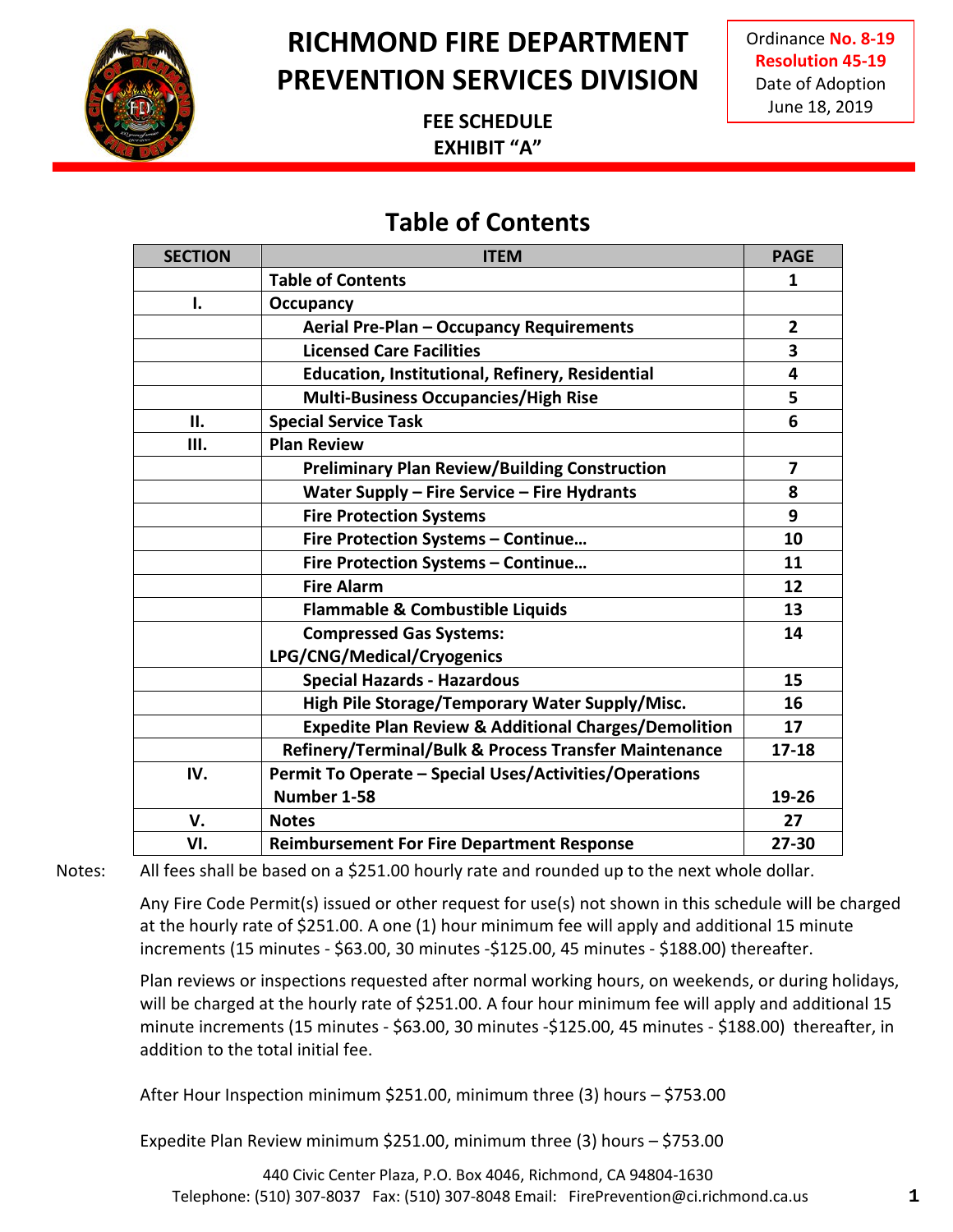

Ordinance **No. 8-19 Resolution 45-19** Date of Adoption June 18, 2019

### **FEE SCHEDULE EXHIBIT "A"**

#### **SECTION I – OCCUPANCY**

| <b>GROUP</b> | <b>AERIAL PRE-PLAN FEES FOR SPECIFIC OCCUPANCIES</b>                          |                                                                                 | <b>FEE</b> |        |
|--------------|-------------------------------------------------------------------------------|---------------------------------------------------------------------------------|------------|--------|
|              | A one (1) time fee is based on size of occupancy.                             |                                                                                 |            |        |
|              | <b>Aerial Pre-Plan:</b>                                                       |                                                                                 |            |        |
| $APP-1$      | Small (elementary school size or smaller)                                     |                                                                                 | \$         | 714.00 |
| $APP - 2$    | Medium (middle school size or smaller)                                        |                                                                                 | \$         | 825.00 |
| $APP-3$      | Larger (high school size or smaller)                                          |                                                                                 | \$         | 935.00 |
| $APP - 4$    | Extra Large (cost will vary depending on overall size)                        |                                                                                 |            |        |
|              | General Aerial preplans shall comply with the following requirements:         |                                                                                 |            |        |
|              | Please review section RMC 8.16.040 Fire Prevention Code &                     |                                                                                 |            |        |
|              | Section 404 of CFC (California Fire Code) for complete requirements.          |                                                                                 |            |        |
|              | <b>Where Required Occupancies:</b>                                            |                                                                                 |            |        |
|              |                                                                               | 1. Group A (Assembly) - An aerial pre-plan is required for assembly occupancies |            |        |
|              |                                                                               | having an occupant load of 300 or more and larger than 5,000 square feet. If    |            |        |
|              |                                                                               | occupancy is attached to commercial complex larger than 10,000 square feet      |            |        |
|              | than an aerial pre-plan is required.                                          |                                                                                 |            |        |
|              |                                                                               | <b>Exception:</b> Other than Group A occupancy used exclusively for the         |            |        |
|              |                                                                               | purpose of religious worship having an occupant load less than 2,000            |            |        |
|              | 1. Group B (Business) - Occupant load of 500 or more persons                  |                                                                                 |            |        |
|              | 2. Group E (Educational) - Schools                                            |                                                                                 |            |        |
|              | 3. Group F (Factory) - Occupant load of 500 or more persons                   |                                                                                 |            |        |
|              | 4. Group H (High Hazards) - Including any facility in the Contra Costa Health |                                                                                 |            |        |
|              | Services Hazardous Material Program                                           |                                                                                 |            |        |
|              | 5. Group I (Institutional) - Hospitals, nursing homes, Jails, etc)            |                                                                                 |            |        |
|              | 6. Group $R - 1$ , Hotels & motels (transient) – 20 or more sleeping units    |                                                                                 |            |        |
|              | 7. Group R - 2, Apartments, hotels & motels (non-transient), Live/work units  |                                                                                 |            |        |
|              | 8. Group R - 4, Licensed Care Facilities (referrer to                         |                                                                                 |            |        |
|              | 9. High-rise buildings                                                        |                                                                                 |            |        |
|              | 10. Group M (mercantile) buildings i.e. Department stores, markets, retail or |                                                                                 |            |        |
|              | wholesales stores having an occupant load of 500 or more person               |                                                                                 |            |        |
|              | 11. Covered malls exceeding 50,000 square feet                                |                                                                                 |            |        |
|              | 12. Open malls exceeding 50,000 square feet                                   |                                                                                 |            |        |
|              | 13. Underground buildings                                                     |                                                                                 |            |        |
|              | 14. Buildings with atrium and having an occupancy in Group A, E or M          |                                                                                 |            |        |
|              | Aerial pre-plans shall include but not be limited to the following:           |                                                                                 |            |        |
|              | <b>Knox Box location</b><br>1.                                                | Sprinkler riser<br>7.                                                           |            |        |
|              | Fire Alarm Control Panel (FACP)<br>2.                                         | <b>Gas Valve</b><br>8.                                                          |            |        |
|              | Emergency vehicle access<br>3.                                                | Electrical main valve<br>9.                                                     |            |        |
|              | Post Indicator Valve (PIV)<br>4.<br>OS&Y valve<br>5.                          | 10. Fire Department Connection (FDC)                                            |            |        |
|              |                                                                               | 11. Hydrant location                                                            |            |        |
|              | Location of hazardous Materials<br>6.                                         | 12. Elevator equipment room                                                     |            |        |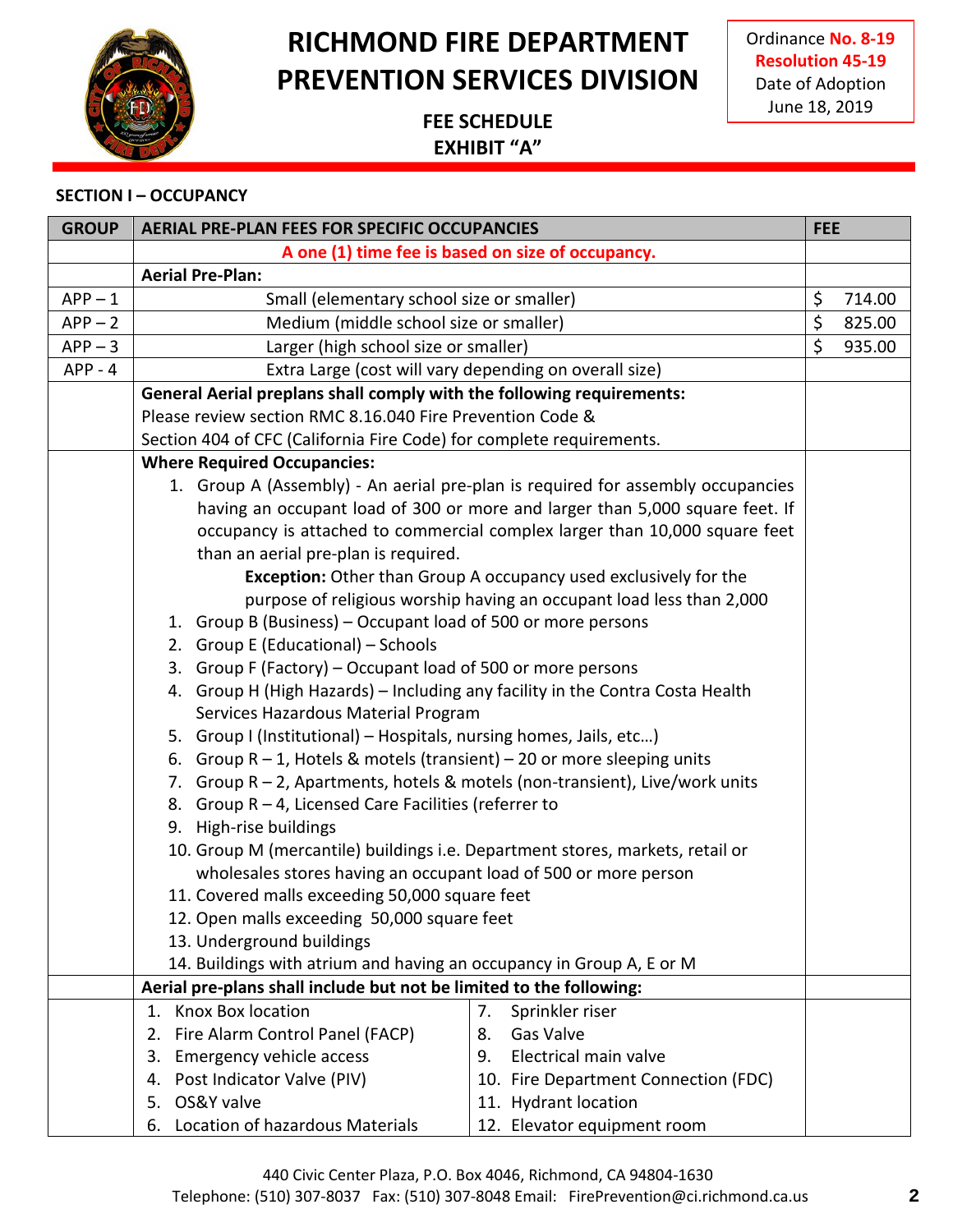

Ordinance **No. 8-19 Resolution 45-19** Date of Adoption June 18, 2019

### **FEE SCHEDULE EXHIBIT "A"**

#### **SECTION I – OCCUPANCY**

| <b>GROUP</b> | <b>LICENSED CARE FACILITIES - 24 HOUR</b>                               | <b>FEE</b>  |
|--------------|-------------------------------------------------------------------------|-------------|
|              | *** Occupant Load Greater than six (6) - up to six (6) Nonambulatory*** |             |
|              | ***Occupant Load less than seven (7)***                                 |             |
| $LCF - 1$    | Base Fee:                                                               | 251.00<br>S |
| $LCF - 2$    | Plus each additional unit/occupant                                      | \$<br>5.00  |
|              |                                                                         |             |
|              | Infant-care facility for children 2 % years of age and younger          |             |
| $LCF - 3$    | Base Fee:                                                               | 251.00      |
| $LCF - 4$    | Plus each additional unit/occupant                                      | 5.00        |

**(a)** Permit to operate a **licensed care facility** such as: Rehabilitation facility, Assisted Living, Halfway Houses, Community Correction Centers, Re-entry Centers, Treatment Programs, Work Furlough, Alcoholism or Drug Abuse Recover and/or Treatment Facility, Congregate Living Health Facility, Group Homes, Immediate Care Facility, Infant Care Facilities, Residential Care Facilities (RCF's), and Residential Care Facility for the Elderly (RCFE's).

| <b>GROUP</b> | <b>LICENSED CARE FACILITIES - LESS 24 HOUR</b>           | <b>FEE</b> |        |
|--------------|----------------------------------------------------------|------------|--------|
|              | *** OCCUPANT LOAD GREATER THAN SIX (6) OR MORE ***       |            |        |
|              | <b>Adult or Day Care Facility (Nonambulatory Person)</b> |            |        |
| $LCF - 5$    | Base Fee:                                                | \$         | 251.00 |
| $LCF - 6$    | Plus per unit/occupant                                   | \$         | 5.00   |
|              | <b>Adult or Child Large Family Day Care</b>              |            |        |
| $LCF - 7$    | Base Fee:                                                | \$         | 251.00 |
| $LCF - 8$    | Plus per unit/occupant                                   | \$         | 5.00   |
|              | <b>Adult or Child Day Care Center</b>                    |            |        |
| $LCF - 9$    | Base Fee:                                                | \$         | 251.00 |
| $LCF - 10$   | Plus per unit/occupant                                   | \$         | 5.00   |
| $LCF - 11$   | <b>Licensed Clinic</b>                                   | S          | 251.00 |
| $LCF - 12$   | Pre – Inspection Fees – 850 Form                         | Ś          | 251.00 |

**(a)** Permit to operate **a licensed care facility** such as: Adult Day Care, Adult Day Support Center, Child Day Care, Infant Day Care, and Large Family Day Care Home.

**Non-ambulatory Persons** – Persons unable to leave a building unassisted under emergency conditions. It includes, but is not limited to, persons who depend on mechanical aids such as crutches, walkers and wheelchairs and any person who is unable to physically and mentally respond to a sensory signal approved by the State Fire Marshall or an oral instruction relating to fire danger.

The determination of ambulatory or non-ambulatory status of persons with developmental disabilities shall be made by the Director of Social Services or his or her designated representative, in consultation with the Director of Developmental Services or his or her designated representative. The determination of ambulatory or non-ambulatory status of all other disabled persons placed after January 1, 1984, who are not developmentally disabled, shall be made by the Director of Social Services or his or her designated representative.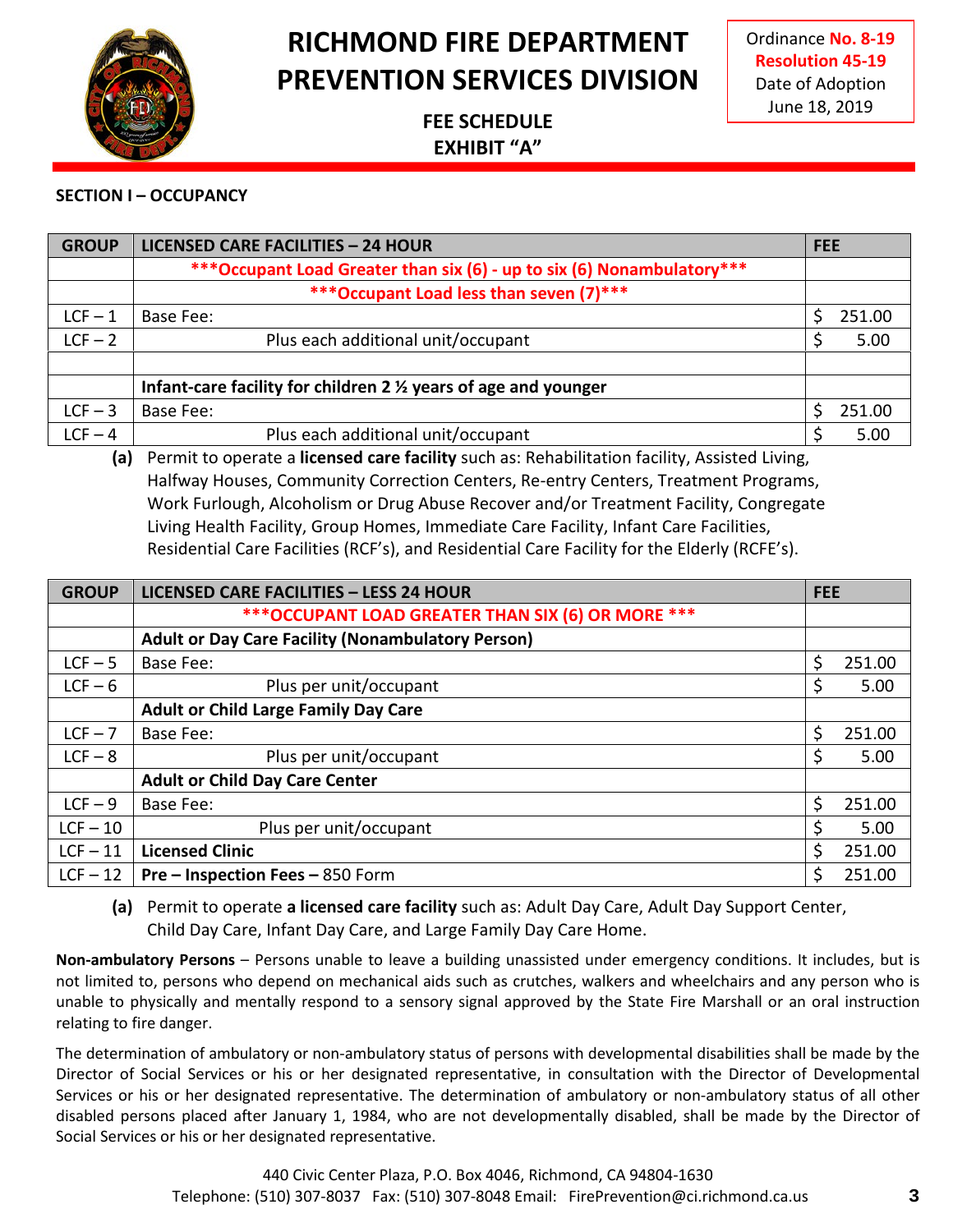

Ordinance **No. 8-19 Resolution 45-19** Date of Adoption June 18, 2019

### **FEE SCHEDULE EXHIBIT "A"**

#### **SECTION I – OCCUPANCY**

| <b>GROUP</b> | <b>EDUCATIONAL (PRIVATE SCHOOL) OCCUPANCY</b> | <b>FEE</b> |  |
|--------------|-----------------------------------------------|------------|--|
|              | To operate and maintain a school              |            |  |
| $EDU - 1$    | Occupant load less than 50                    | 312.00     |  |
| $EDU - 2$    | Occupant load 50-149                          | 438.00     |  |
| $EDU - 3$    | Occupant load 150-499                         | 519.00     |  |
| $EDU - 4$    | Occupant load 500 or more                     | 624.00     |  |

| <b>GROUP</b> | <b>INSTITUTIONAL OCCUPANCIES</b>                                        | <b>FEE</b> |        |
|--------------|-------------------------------------------------------------------------|------------|--------|
| $INS - 1$    | <b>HOSPITAL (medical, surgical &amp; psychiatric) and Nursing Homes</b> |            | 501.00 |
| $INS - 1.1$  | Plus \$5.00 per patient/bed                                             |            | 5.00   |
| $INS - 2$    | Out Patient Clinics greater than 5 patients                             |            | 251.00 |
|              | $INS - 2.1$   Plus \$5.00 per patient/bed                               |            | 5.00   |
|              | Inspection of Police Services facilities (holding cells) & DOJ Review   |            |        |
| $INS - 3$    | (Includes the approval of Evacuation & Life Safety Procedures).         |            | 250.00 |
| $INS - 4$    | Inspection of adult and/or juvenile detention facilities                |            | 937.00 |

| <b>GROUP</b> | <b>RESIDENTIAL OCCUPANCIES</b>              | <b>FEE</b> |
|--------------|---------------------------------------------|------------|
|              | HOTEL/MOTEL OR APARTMENT/CONDOMINIUM HOUSE: |            |
| $RES - 1$    | *250 or more units                          | 880.00     |
| $RES - 2$    | *100-249 units                              | 529.00     |
| $RES - 3$    | *15-99 units                                | 264.00     |
| $RES-4$      | $*6-14$ units                               | 216.00     |
| $RES - 5$    | *5 or Less units                            | 118.00     |
|              | *Fees applied per building                  |            |

Residential Occupancies with 20 or more complexes will have the following:

- 1. An annual inspection
- 2. A mid-year review inspection
- 3. \*One (1) fire safety training session (12:00 p.m. 4: p.m. on a scheduled Saturday)
	- i.e. a. Fire extinguisher training
		- b. Smoke alarm & carbon monoxide education
		- c. Cooking in the home safety
		- d. E.D.I.T.H. (Exit Drills In The Home) Training

\*Appointments for fire safety training session need to be made 30 days in advance.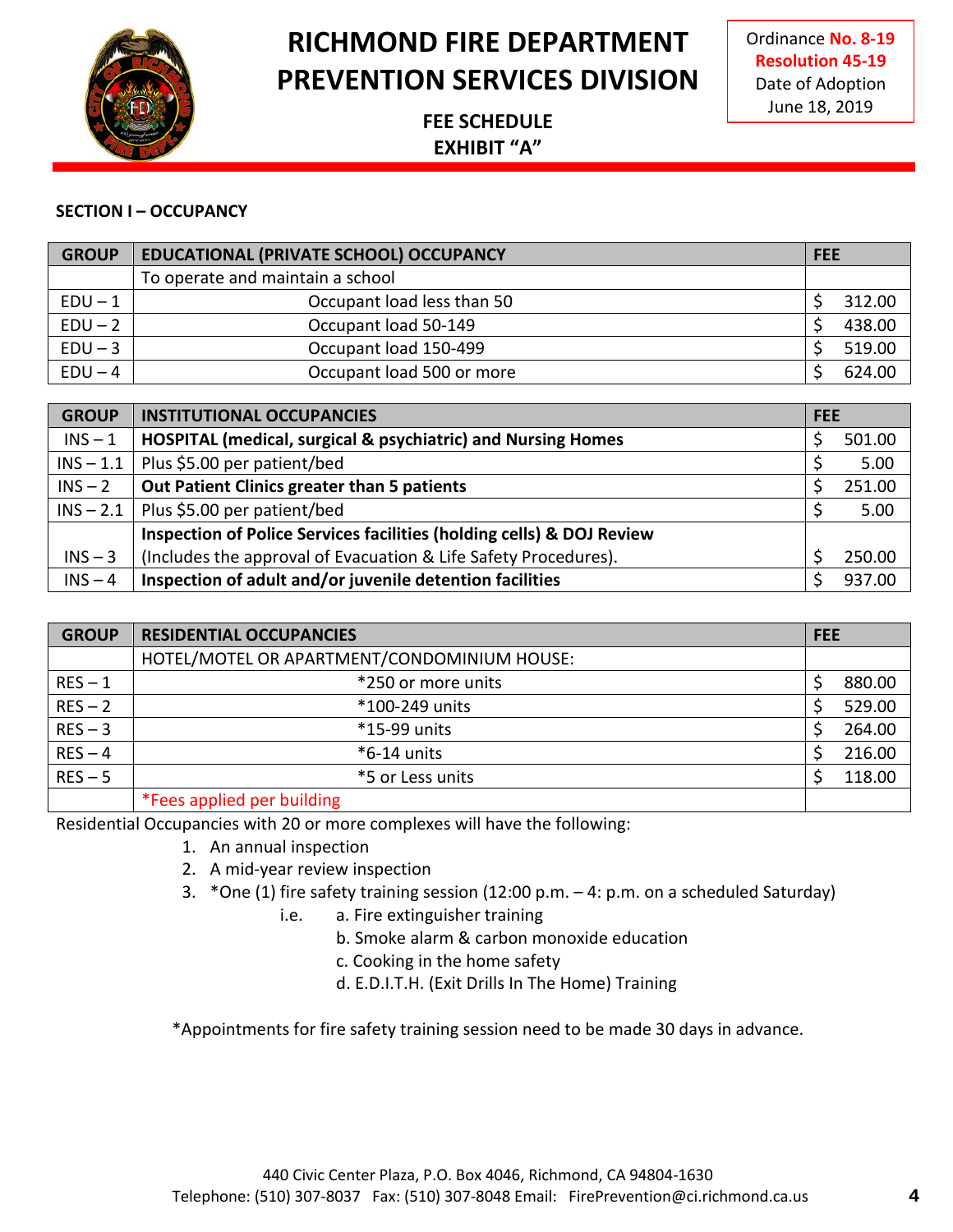

Ordinance **No. 8-19 Resolution 45-19** Date of Adoption June 18, 2019

### **FEE SCHEDULE EXHIBIT "A"**

#### **SECTION I – OCCUPANCY**

| <b>GROUP</b> | <b>BUSINESS OCCUPANCIES</b>  | <b>FEE</b> |  |
|--------------|------------------------------|------------|--|
|              | MULTI-BUSINESS OCCUPANCIES : |            |  |
| $BUS - 1$    | 35 or more Suites            | 433.00     |  |
| $BUS - 2$    | 25-34 Suites                 | 372.00     |  |
| $BUS - 3$    | 15-24 Suites                 | 310.00     |  |
| $BUS - 4$    | 6-14 Suites                  | 248.00     |  |
| $BUS - 5$    | 5 or Less Suites             | 186.00     |  |

| <b>GROUP</b> | <b>HIGH RISE</b>                                                                                                                                                 | <b>FEE</b>        |
|--------------|------------------------------------------------------------------------------------------------------------------------------------------------------------------|-------------------|
|              | <b>High Rise</b>                                                                                                                                                 |                   |
| $HR - 1$     | To inspect a Hi-Rise building (State certification inspection) - Pre 1974                                                                                        | \$2,132.00        |
|              | <b>High Rise</b>                                                                                                                                                 |                   |
| $HR - 2$     | To inspect a Hi-Rise building (State certification inspection) - Post 1974                                                                                       | \$<br>532.00      |
| $HR - 2.1$   | $(5.005$ per square foot)                                                                                                                                        | $$.005$ sq. ft.   |
|              | <b>Mid-Rise</b>                                                                                                                                                  |                   |
|              | To inspect and test life safety systems (i.e. smoke management) and where such                                                                                   |                   |
|              | systems are installed in lieu of fire department access or when required for the                                                                                 |                   |
|              | mitigation of other life safety issues or requirements.                                                                                                          |                   |
| $HR - 3$     | Life safety system test                                                                                                                                          | $\zeta$<br>546.00 |
| $HR - 3.1$   | (\$ .05 per square foot)                                                                                                                                         | $$.05$ sq. ft.    |
| $MLB-3$      | Low-Rise - One to Two Floors(s)                                                                                                                                  |                   |
|              | To Inspect and test life safety systems (i.e. fire alarm, sprinkler, smoke control) with a                                                                       | Ŝ.<br>979.00      |
|              | minimum 4 hours inspection time (includes re-inspection)                                                                                                         |                   |
|              |                                                                                                                                                                  |                   |
| <b>GROUP</b> | REFINERY/BULK PLANT or TERMINAL/BULK TRANSFER/PROCESS TRANSFER<br>Bulk Plant/Terminal Rate (Section III plan review, Section IV Permit to Operate 21.10 & 21.11) |                   |
|              | Permit to Operate a Bulk Plant or Terminal facility where flammable or combustible liquids are                                                                   |                   |
|              | received by tank vessel, pipelines, tank car or tank vehicle and are stored or blended in bulk for the                                                           |                   |
|              | purpose of distributing such liquids by tank vessel, pipeline, tank car, tank vehicle, portable tank or                                                          |                   |
|              | container.                                                                                                                                                       |                   |
|              | Bulk Transfer Rate (Section III Plan Review, Section IV Permit to Operate 21.12 & 21.13)                                                                         |                   |
| REF/BULK     | Permit to Operate a Bulk Transfer facility where loading or unloading of flammable or combustible                                                                |                   |
|              | liquids from or between tank vehicles, tank cards or storage tanks.                                                                                              |                   |
|              | Process Transfer Rate (Section III Plan Review, Section IV Permit to Operate 21.14 & 21.15)                                                                      |                   |
|              | Permit to Operate a Process Transfer facility where the transfer of flammable or combustible liquids                                                             |                   |
|              | between tank vehicles or tank cars and process operations. Process operations may include                                                                        |                   |
|              | containers, tanks, piping and equipment.                                                                                                                         |                   |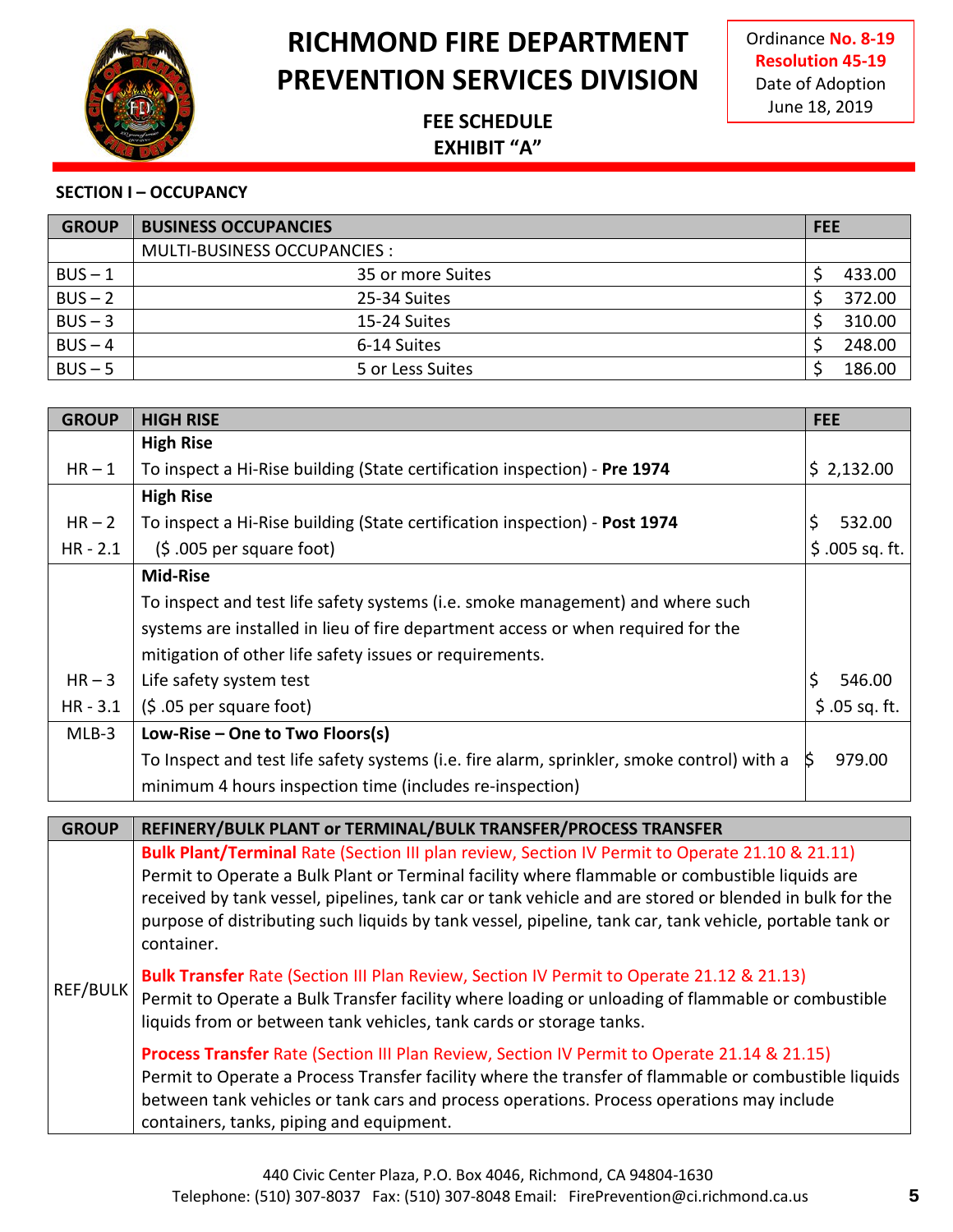

Ordinance **No. 8-19 Resolution 45-19** Date of Adoption June 18, 2019

### **FEE SCHEDULE EXHIBIT "A"**

#### **SECTION II –SPECIAL SERVICES**

| <b>GROUP</b> | <b>SPECIAL SERVICE TASK</b>                                                                                          | <b>FEE</b>     |
|--------------|----------------------------------------------------------------------------------------------------------------------|----------------|
|              | Callback, Third, and/or Additional Inspection:                                                                       |                |
| $SST - 1$    | Callback or Third $(3^{rd})$ follow-up or subsequent inspection.                                                     | \$<br>251.00   |
| $SST - 1.1$  | Additional inspection time during normal business hours - \$125.00 per half hour.                                    | \$<br>125.00   |
| $SST - 1.2$  | Additional inspection time after normal business hours - \$ 251.00 per hour.                                         | \$<br>251.00   |
| $SST - 1.3$  | Overtime and weekend inspections: Three-hour \$753.00 minimum fee.                                                   | \$<br>753.00   |
| $SST - 1.4$  | Fire Company Mercantile Inspection                                                                                   | \$<br>123.00   |
| $SST - 1.5$  | Annual Commercial Warehouse Fire Inspection - Greater than 3,000 sq. feet.                                           | \$<br>244.00   |
| $SST - 2$    | <b>Consultation:</b> 1/2 hour minimum                                                                                | \$<br>125.00   |
| $SST - 3$    | Per hour                                                                                                             | \$<br>251.00   |
| $SST - 4$    | Copying: Per Page                                                                                                    | $\zeta$<br>.20 |
|              | False Alarms: Initial notice to correct any malfunctions with alarm system                                           | No Charge      |
| $SST - 5$    | For $1^{st}$ (within six-month period – Jan $1^{st}$ – Jun 30 <sup>th</sup> or Jul $1^{st}$ – Dec 31 <sup>st</sup> ) | \$<br>280.00   |
| $SST - 6$    | $2^{nd}$ – (within six-month period - Jan $1^{st}$ – Jun 30 <sup>th</sup> or Jul $1^{st}$ – Dec 31 <sup>st</sup> )   | \$<br>562.00   |
|              | $3^{rd}$ – and/or each occurrence thereafter (within six-month period –                                              |                |
| $SST - 7$    | Jan $1^{st}$ – Jun 30 <sup>th</sup> or Jul $1^{st}$ – Dec 31 <sup>st</sup> )                                         | \$1,124.00     |
| $SST - 8$    | <b>Fire Hydrant Flow Test</b>                                                                                        | \$<br>501.00   |
|              | <b>Fire Protection System Signaling Service</b>                                                                      |                |
| $SST - 9$    | Registration and 1 <sup>st</sup> Year service fee                                                                    | \$<br>251.00   |
| $SST - 9.1$  | <b>Annual Service Fee</b>                                                                                            | \$<br>44.00    |
| $SST - 10$   | <b>High Rise Certification</b>                                                                                       | \$3,258.00     |
| $SST - 11$   | <b>Halon Concentration Test</b>                                                                                      | \$<br>501.00   |
| $SST - 12$   | <b>Knox Box Service</b>                                                                                              | \$<br>42.00    |
| $SST - 13$   | Standby: Single person per hour                                                                                      | \$<br>251.00   |
| SST-13.1     | Fire Engine Company per hour                                                                                         | \$<br>753.00   |
|              | <b>Training/Instructional Services</b>                                                                               |                |
| $SST - 14$   | Minimum instructional fee.                                                                                           | \$<br>501.00   |
|              | Fees include two (2) hours of training/instruction during normal working hours.                                      |                |
| SST-14.1     | Each additional hour.                                                                                                | \$<br>251.00   |
| $SST - 15$   | Fire File Review                                                                                                     |                |
|              | To Gain access to any fire file to review including but not limited to the following;                                |                |
|              | incident reports including California Fire Incident Report System, property history,                                 | \$<br>29.00    |
|              | inspection history, and facility system history.                                                                     |                |
| $SST - 16$   | <b>Business License Inspection</b>                                                                                   | \$<br>125.00   |
| $SST - 17$   | Failure to obtain operational permit                                                                                 | \$<br>548.00   |
|              | <b>Extended Period of Use</b>                                                                                        |                |
| $SST - 18$   | Permit to extend the use of a permit for an additional 180 days                                                      | \$<br>251.00   |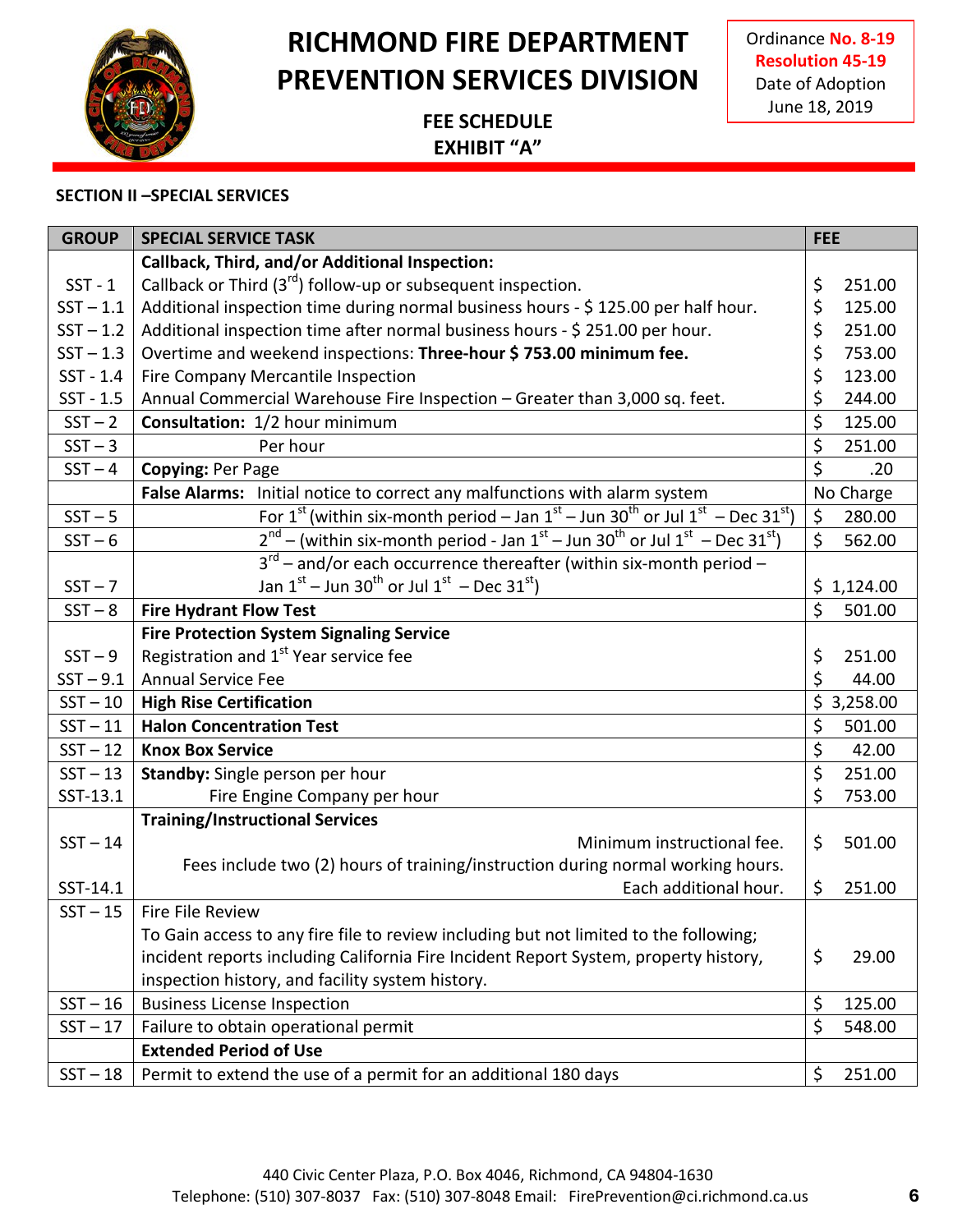

Ordinance **No. 8-19 Resolution 45-19** Date of Adoption June 18, 2019

### **FEE SCHEDULE EXHIBIT "A"**

| <b>GROUP</b> | PRELIMINARY PLAN REVIEW/CONSULTATIONS/MEETING / FIRE & LIFE SAFETY             | <b>FEE</b>   |
|--------------|--------------------------------------------------------------------------------|--------------|
|              | In office design review/preliminary plan consultation meetings.                |              |
| $PR-1$       | Per half hour.                                                                 | \$<br>125.00 |
|              | Out of office design and/or consultation meetings.                             |              |
| $PR - 1.2$   | (\$251.00 Per hour two hour minimum)                                           | \$<br>501.00 |
|              | Review of fire & life safety measures for building(s).                         |              |
| $PR - 1.3$   | Fees include one (1) hours plan review and one (1) site inspection.            | \$<br>501.00 |
| <b>PR-21</b> | Additional plan review time or inspection, per half hour.                      | \$<br>125.00 |
| <b>GROUP</b> | <b>SUBDIVISION - PLAN REVIEW</b>                                               | <b>FEE</b>   |
|              | Major Subdivision Plan Review (5 or More Lots/Parcels) (See PR 11.1)           |              |
| $PR-2$       | Review of subdivision for access, hydrant placement.                           | \$<br>753.00 |
|              | Fees include two (2) hours plan review and one (1) visual inspection.          |              |
| $PR - 2.1$   | Each additional site inspection per hour.                                      | \$<br>251.00 |
| <b>PR-20</b> | <b>Re-submittals or revisions.</b>                                             | \$<br>251.00 |
| <b>PR-21</b> | Additional plan review time, per half hour.                                    | \$<br>125.00 |
|              | Minor Subdivision Plan Review (1 to 4 Lots/Parcels) (See PR 11.1)              |              |
| $PR - 2.2$   | Review of subdivision for access, hydrant placement.                           | \$<br>376.00 |
|              | Fees include 1/2 hour plan review and one (1) visual inspection.               |              |
| $PR - 2.2.1$ | Each additional inspection.                                                    | \$<br>251.00 |
| <b>PR-20</b> | Re-submittals or revisions.                                                    | \$<br>251.00 |
| <b>PR-21</b> | Additional plan review time, per half hour.                                    | \$<br>125.00 |
| $PR - 2.3$   | Single Family Home Review - access & water supply                              |              |
|              | Review of plans for access and water supply.                                   | \$<br>376.00 |
| $PR - 2.3.1$ | Single Family Home Review - Tenant Improvement for additions and Modifications |              |
|              | Fees include 1/2 hour plan review and one (1) visual inspection.               | \$<br>251.00 |
|              | (Does not include review of fire sprinkler systems - see Sec PR 5.4)           |              |
| $PR - 2.4$   | Each additional inspection.                                                    | \$<br>251.00 |
| <b>PR-20</b> | Re-submittals or revisions.                                                    | \$<br>251.00 |
| <b>PR-21</b> | Additional plan review time, per half hour.                                    | \$<br>125.00 |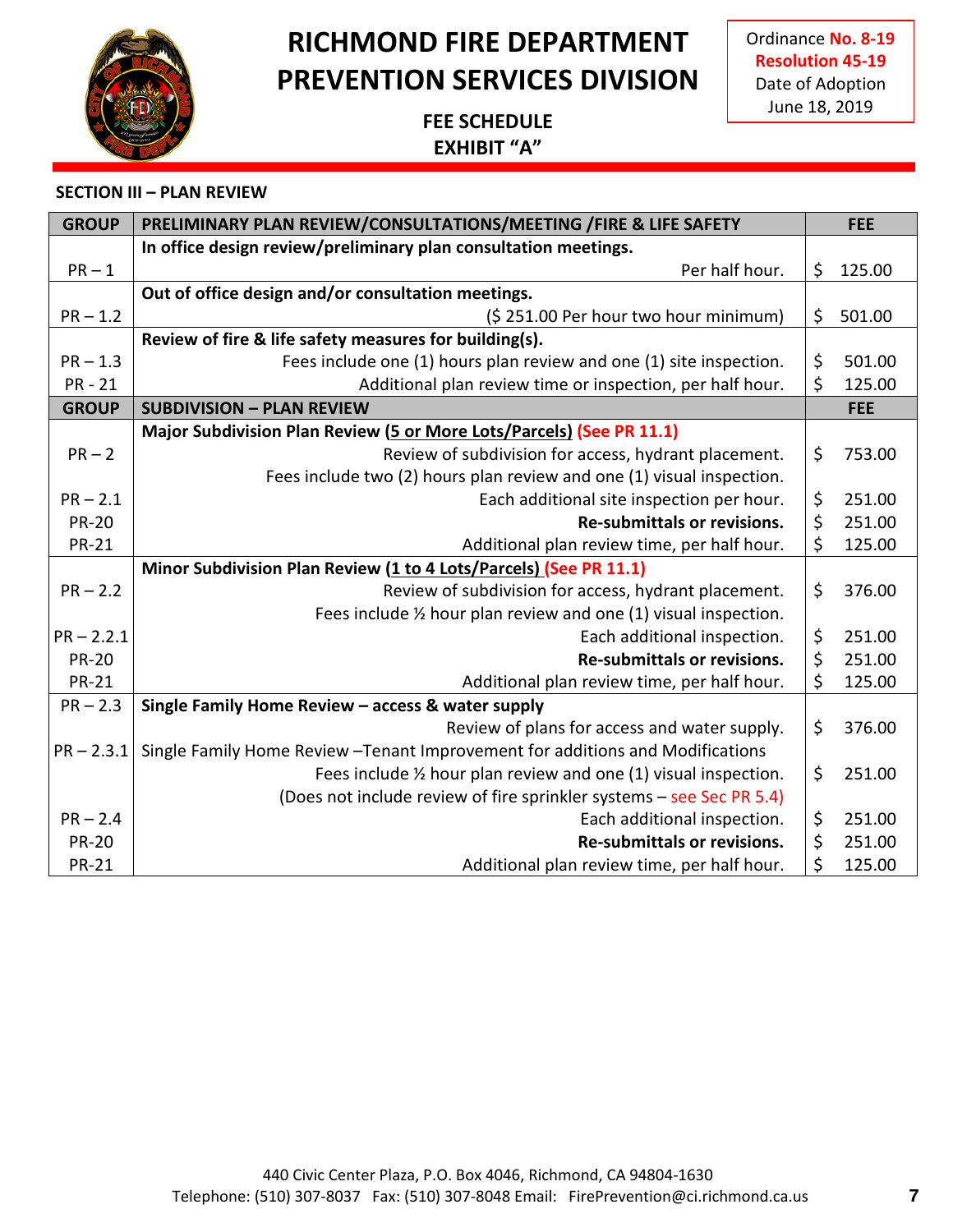## **RICHMOND FIRE DEPARTMENT PREVENTION SERVICES DIVISION**

### **FEE SCHEDULE EXHIBIT "A"**

#### **SECTION III – PLAN REVIEW**

| <b>GROUP</b> | <b>BUILDING CONSTRUCTION – NEW BUILDINGS &amp; TENANT IMPROVEMENTS</b>  | <b>FEE</b>          |
|--------------|-------------------------------------------------------------------------|---------------------|
|              | New Construction or Building Additions Plan Review (See PR 11.1)        |                     |
| $PR - 3$     | Minimum plan review base fee.                                           | \$<br>753.00        |
| $PR - 3.1$   | Plus \$.08 per square foot in excess of 2,000 sq. ft.                   | \$<br>$.08$ sq. ft. |
|              | Fee includes two (2) hours of plan review and one (1) field inspection. |                     |
| $PR - 3.1.2$ | Additional inspections per hour.                                        | \$<br>251.00        |
| <b>PR-20</b> | Re-submittals or revisions.                                             | \$<br>251.00        |
| <b>PR-21</b> | Additional plan review time, per half hour.                             | \$<br>125.00        |
| $PR - 3.2$   | Tenant Improvement Plan Review (for building additions see PR 3.1)      |                     |
| $PR - 3.2.1$ | Minimum plan review base fee.                                           | \$<br>501.00        |
|              | Plus \$.08 per square foot in excess of 2,000 sq. ft.                   | \$<br>$.08$ sq. ft. |
| $PR - 3.2.2$ | Fee includes one (1) hour plan review and one (1) field inspection.     |                     |
| <b>PR-20</b> | Additional inspections per hour.                                        | \$<br>251.00        |
| <b>PR-21</b> | Re-submittals or revisions.                                             | \$<br>251.00        |
|              | Additional plan review time, per half hour.                             | \$<br>125.00        |

| <b>GROUP</b> | WATER SUPPLY - FIRE SERVICE MAINS - FIRE HYDRANTS                                           |         | <b>FEE</b> |
|--------------|---------------------------------------------------------------------------------------------|---------|------------|
|              | Fire Service - Emergency Repair                                                             |         |            |
| $PR - 4$     | Review of underground piping, placement, and size.                                          | \$      | 501.00     |
|              | Fees include one (1) hour plan review and one (1) visual inspection.                        |         |            |
| $PR - 4.1$   | Each additional inspection.                                                                 | \$      | 251.00     |
| $PR - 17$    | Additional plan review time, per half hour.                                                 | \$      | 125.00     |
|              | Install, Repair Private Fire Service Hydrants and/or Piping to Firewater Lines              |         |            |
| $PR - 4.2$   | Minimum plan review base fee of system.                                                     | $\zeta$ | 501.00     |
|              | Fees include one (1) hour plan review and one (1) visual inspection.                        |         |            |
| $PR - 4.2.1$ | Each additional inspection per hour.                                                        | \$      | 251.00     |
| <b>PR-20</b> | Re-submittals or revisions.                                                                 | \$      | 251.00     |
| <b>PR-21</b> | Additional plan review time, per half hour.                                                 | \$      | 125.00     |
|              | Fire service main installation also requires hydro and flush. See 4.3 & 4.4                 |         |            |
|              | <b>Flush - Private Fire Service System</b>                                                  |         |            |
| $PR - 4.3$   | Minimum inspection base fee.                                                                | \$      | 251.00     |
|              | Fee includes one (1) hour onsite inspection time.                                           |         |            |
| $PR - 4.3.1$ | Each additional inspection per hour.                                                        | \$      | 251.00     |
|              | <b>Hydrostatic Test - Private Fire Service System</b>                                       |         |            |
| $PR - 4.4$   | Minimum inspection/test base fee.                                                           | \$      | 501.00     |
|              | Fee includes one (1) hour onsite test time.                                                 |         |            |
| $PR - 4.4.1$ | Each additional inspection per hour.                                                        | \$      | 251.00     |
|              | <b>Water Flow Information Field Test</b>                                                    |         |            |
| $PR - 4.5$   | Minimum field test base fee.                                                                | $\zeta$ | 501.00     |
|              | (Fee includes field testing for available fire flow for Hydrant and Fire Sprinkler Systems) |         |            |
| $PR - 4.5.1$ | Additional or multiple flow tests per 1/2 hour.                                             | \$      | 125.00     |

Telephone: (510) 307-8037 Fax: (510) 307-8048 Email: FirePrevention@ci.richmond.ca.us **8**

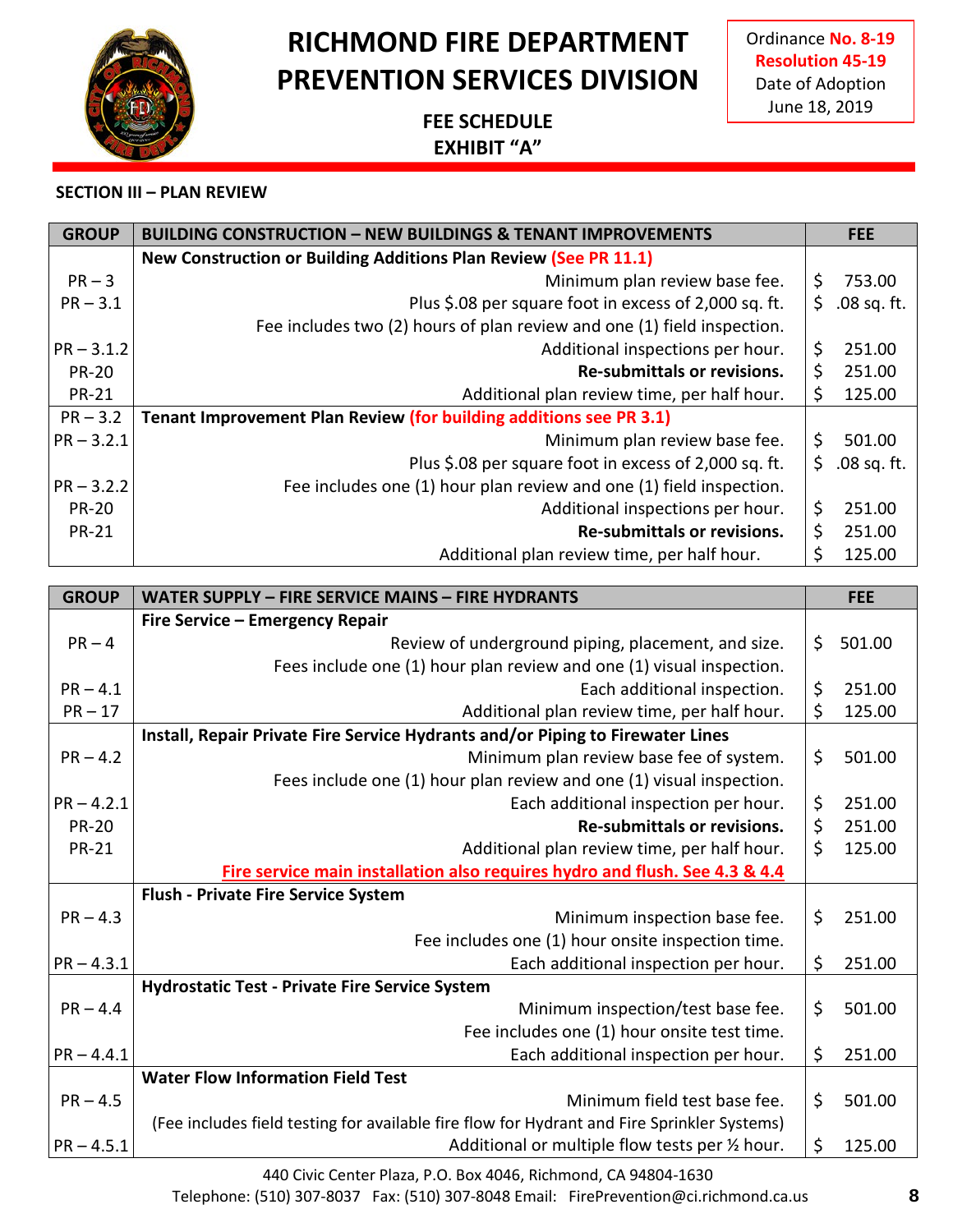## **RICHMOND FIRE DEPARTMENT PREVENTION SERVICES DIVISION**

### **FEE SCHEDULE EXHIBIT "A"**

| <b>GROUP</b> | <b>FIRE PROTECTION SYSTEMS</b>                                             |                                | <b>FEE</b> |
|--------------|----------------------------------------------------------------------------|--------------------------------|------------|
|              | <b>Tenant Improvement Fire Sprinklers (without calculations)</b>           |                                |            |
| $PR - 5$     | Minimum plan review base fee.                                              | \$                             | 501.00     |
| $PR - 5.1.1$ | Plus \$1.00 per head in excess of 10 heads.                                | \$                             | 1.00       |
|              | Fee includes one (1) hour of plan review and one (1) field inspection.     |                                |            |
| $PR - 5.1.2$ | Additional inspections per hour (i.e. weld-o-let, hydro, visual, etc.)     | \$                             | 251.00     |
| <b>PR-20</b> | <b>Re-submittals or revisions.</b>                                         | \$                             | 251.00     |
| <b>PR-21</b> | Additional plan review time, per half hour.                                | \$                             | 125.00     |
|              | <b>Tenant Improvement Fire Sprinklers (with calculations)</b>              |                                |            |
| $PR - 5.2$   | Minimum plan review base fee.                                              | \$                             | 624.00     |
| PR-5.2.1     | Plus \$1.00 per head in excess of 10 heads.                                | \$                             | 1.00       |
|              | Fee includes 1.5 hours of plan review and one (1) field inspection.        |                                |            |
| PR-5.2.2     | Each additional inspection per hour (i.e. weld-o-let, hydro, visual, etc.) | \$                             | 251.00     |
| <b>PR-20</b> | <b>Re-submittals or revisions.</b>                                         | \$                             | 251.00     |
| <b>PR-21</b> | Additional plan review time, per half hour.                                | \$                             | 125.00     |
|              | New Commercial Fire Sprinkler System (13 & 13R systems)                    |                                |            |
| $PR - 5.3$   | Minimum plan review base fee per riser.                                    |                                | \$1,002.00 |
| PR-5.3.1     | Plus \$1.00 per sprinkler head.                                            | \$                             | 1.00       |
|              | Fee includes two (2) hours plan review and two (2) field inspections.      |                                |            |
| PR-5.3.2     | Each additional inspection per hour (i.e. weld-o-let, hydro, visual, etc.) | \$                             | 251.00     |
| <b>PR-20</b> | Re-submittals or revisions.                                                | \$                             | 251.00     |
| <b>PR-21</b> | Additional plan review time, per half hour.                                | \$                             | 125.00     |
|              | Residential Fire Sprinkler System (single family home)                     |                                |            |
| $PR - 5.4$   | Minimum plan review base fee.                                              | \$                             | 564.00     |
|              | Fee includes one (1) hour of plan review and 1 water service flush,        |                                |            |
|              | 1 overhead hydro & 1 final.                                                |                                |            |
| PR-5.4.1     | Each additional inspection per hour.                                       | \$                             | 251.00     |
| <b>PR-20</b> | Re-submittals or revisions.                                                | $\boldsymbol{\dot{\varsigma}}$ | 251.00     |
| <b>PR-21</b> | Additional plan review time, per half hour.                                | \$                             | 125.00     |
|              | <b>Residential Fire Sprinkler System (multiple homes)</b>                  |                                |            |
| $PR - 5.5$   | Minimum plan review base fee per model.                                    | \$                             | 624.00     |
|              | For model only - fee includes one (1) hour of plan review and              |                                |            |
|              | 1 water service flush, 1 overhead hydro & 1 final.                         |                                |            |
| PR-5.5.1     | Each additional lot (flush, hydrostatic test and final)                    | \$                             | 376.00     |
| PR-5.5.2     | Each Additional inspection per hour (i.e. models, individual homes)        | \$                             | 251.00     |
| <b>PR-20</b> | Re-submittals or revisions.                                                | \$                             | 251.00     |
| <b>PR-21</b> | Additional plan review time, per half hour.                                | \$                             | 125.00     |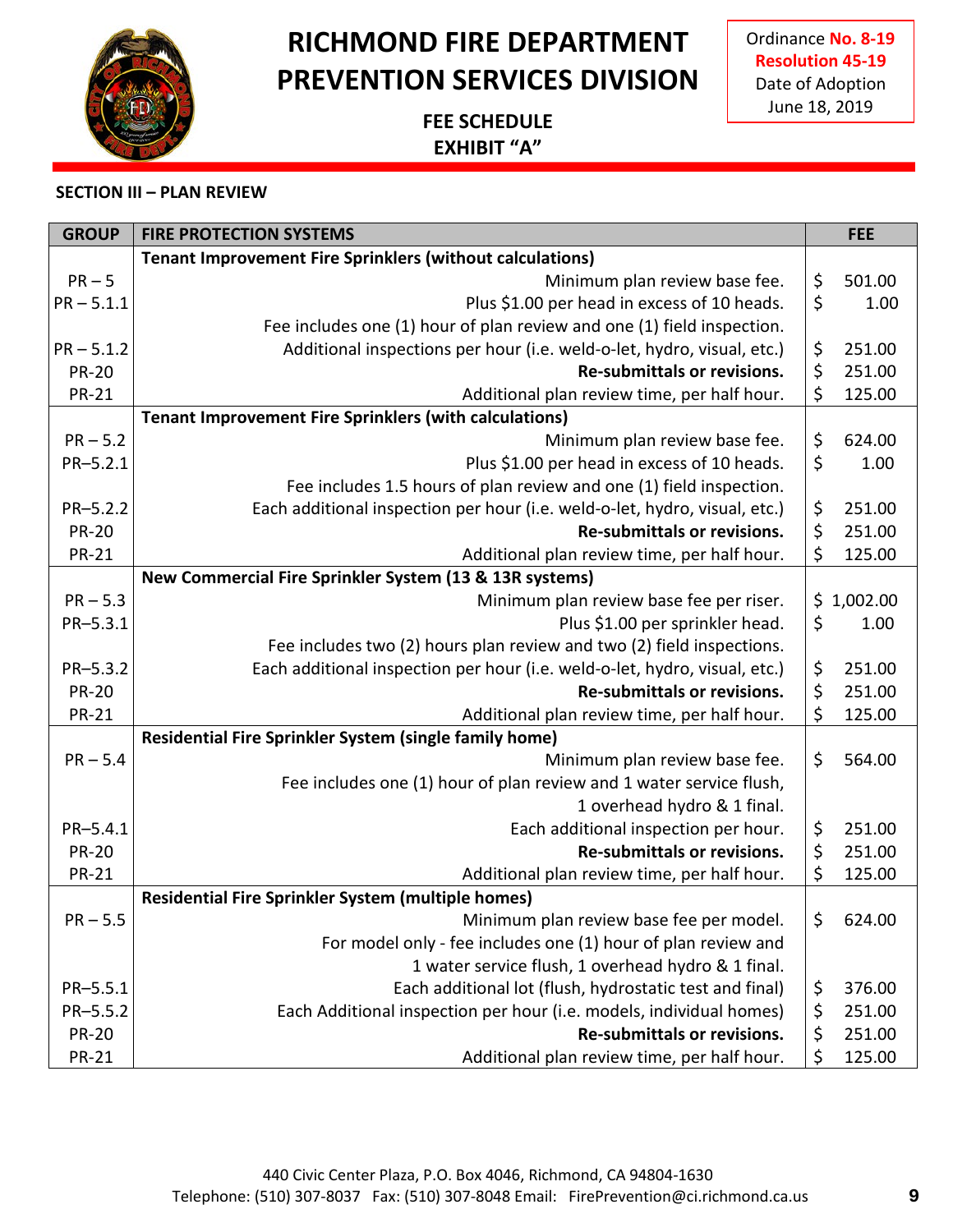## **RICHMOND FIRE DEPARTMENT PREVENTION SERVICES DIVISION**

**FEE SCHEDULE EXHIBIT "A"**

| <b>GROUP</b> | <b>FIRE PROTECTION SYSTEMS</b>                                           |         | <b>FEE</b> |
|--------------|--------------------------------------------------------------------------|---------|------------|
|              | <b>Standpipe System</b>                                                  |         |            |
| $PR - 5.6$   | Minimum plan review base fee.                                            | \$      | 753.00     |
|              | Fee includes plan review and one (1) field inspection.                   |         |            |
| PR-5.6.1     | Each additional inspection per hour (i.e. hydro, flush, flow test, etc.) | \$      | 251.00     |
| <b>PR-20</b> | <b>Re-submittals or revisions.</b>                                       | \$      | 251.00     |
| <b>PR-21</b> | Additional plan review time, per half hour.                              | \$      | 125.00     |
|              | Spray Booth (includes booth and fire extinguishing system)               |         |            |
| $PR - 5.7$   | Minimum plan review base fee.                                            | \$      | 753.00     |
|              | Fee includes two (2) hours plan review and one (1) field inspection.     |         |            |
| PR-5.7.1     | Each additional inspection per hour.                                     | \$      | 251.00     |
| <b>PR-20</b> | <b>Re-submittals or revisions.</b>                                       | \$      | 251.00     |
| <b>PR-21</b> | Additional plan review time, per half hour.                              | \$      | 125.00     |
|              | <b>Pre-Action Fire Suppression System</b>                                |         |            |
| $PR - 5.8$   | Minimum plan review base fee.                                            | \$      | 753.00     |
|              | Fee includes one (1) hours plan review and two (2) field inspection.     |         |            |
|              | *(Fire alarm review (6.1) not included)                                  |         |            |
| PR-5.8.1     | Each additional inspection per hour.                                     | \$      | 251.00     |
| <b>PR-20</b> | <b>Re-submittals or revisions.</b>                                       | $\zeta$ | 251.00     |
| <b>PR-21</b> | Additional plan review time, per half hour.                              | \$      | 125.00     |
|              | Fixed Fire Suppression System - (wet/dry chem., water mist, etc.)        |         |            |
| $PR - 5.9$   | Minimum plan review base fee.                                            | \$      | 501.00     |
| PR-5.9.1     | Each additional separate system at same location.                        | \$      | 251.00     |
|              | Fee Includes plan review and one (1) field inspection.                   |         |            |
| PR-5.9.2     | Each additional inspection per hour.                                     | \$      | 251.00     |
| <b>PR-20</b> | <b>Re-submittals or revisions.</b>                                       | \$      | 251.00     |
| <b>PR-21</b> | Additional plan review time, per half hour.                              | \$      | 125.00     |

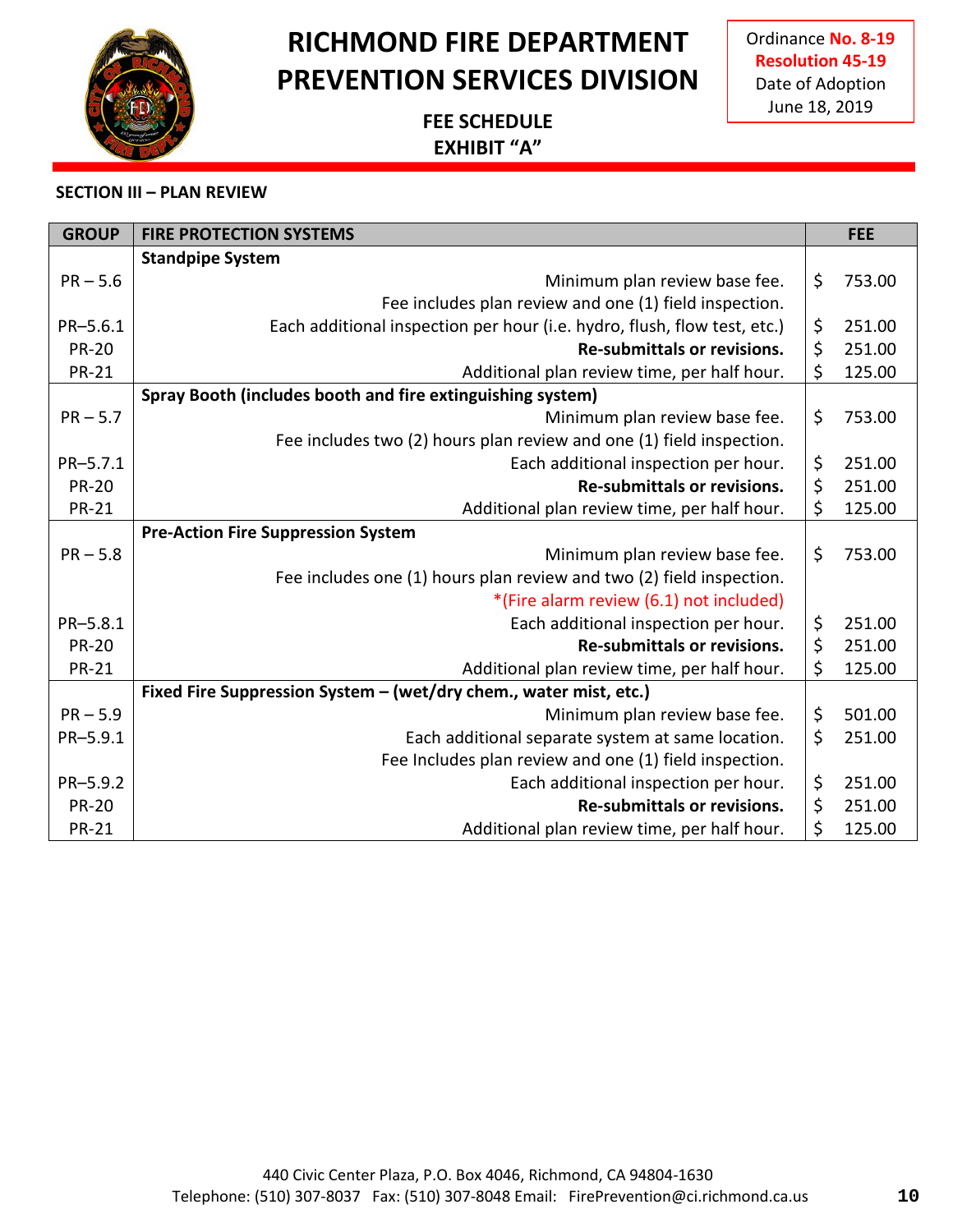## **RICHMOND FIRE DEPARTMENT PREVENTION SERVICES DIVISION**

**FEE SCHEDULE EXHIBIT "A"**



#### **SECTION III – PLAN REVIEW**

| <b>GROUP</b>  | <b>FIRE PROTECTION SYSTEMS</b>                                                         |             | <b>FEE</b> |
|---------------|----------------------------------------------------------------------------------------|-------------|------------|
|               | <b>Clean Agent Fire Suppression System</b>                                             |             |            |
| $PR - 5.10$   | Minimum plan review base fee.                                                          | $\varsigma$ | 1,002.00   |
|               | Fee includes one (1) hour plan review and up to 3 hours of inspection time.            |             |            |
|               | *(does not include fire alarm plan review - see Sec. PR 6)                             |             |            |
| PR-5.10.1     | Each Additional inspection per hour.                                                   | \$          | 251.00     |
| <b>PR-20</b>  | <b>Re-submittals or revisions.</b>                                                     | \$          | 251.00     |
| <b>PR-21</b>  | Additional plan review time, per half hour.                                            | \$          | 125.00     |
|               | <b>Fire Pump Installation</b>                                                          |             |            |
| $PR - 5.11$   | Minimum plan review base fee.                                                          |             | \$1,754.00 |
|               | Fee includes two (2) hours plan review and up to five (5) hours field inspection time. |             |            |
|               | *(does not include review of generator or separate fuel storage tank)                  |             |            |
| PR-5.11.1     | Each Additional inspection per hour.                                                   | \$          | 251.00     |
| <b>PR-20</b>  | <b>Re-submittals or revisions.</b>                                                     | \$          | 251.00     |
| <b>PR-21</b>  | Additional plan review time, per half hour.                                            | $\zeta$     | 125.00     |
|               | <b>Commercial Cooking (Hood and Duct) Fire Suppression System</b>                      |             |            |
| $PR - 5.12$   | Minimum plan review base fee.                                                          | \$          | 501.00     |
| PR-5.12.1     | Each additional system review \$251.00 each.                                           | \$          | 251.00     |
|               | Fee includes one (1) hour plan review and one (1) hour of inspection time.             |             |            |
| PR-5.12.2     | Each additional inspection per hour.                                                   | \$          | 251.00     |
| <b>PR-20</b>  | Re-submittals or revisions.                                                            | \$          | 251.00     |
| <b>PR-21</b>  | Additional plan review time, per half hour.                                            | \$          | 125.00     |
|               | <b>Smoke &amp; Heat Vents</b>                                                          |             |            |
| $PR - 5.13$   | Minimum plan review base fee.                                                          | \$          | 501.00     |
|               | Fee includes one (1) hour plan review and one (1) hour of inspection time.             |             |            |
| $PR - 5.13.1$ | Each additional inspection per hour.                                                   | \$          | 251.00     |
| <b>PR-20</b>  | <b>Re-submittals or revisions.</b>                                                     | $\varsigma$ | 251.00     |
| <b>PR-21</b>  | Additional plan review time, per half hour.                                            | \$          | 125.00     |
|               | <b>Smoke Management/Control System</b>                                                 |             |            |
| $PR - 5.14$   | Minimum plan review base fee.                                                          |             | \$1,754.00 |
|               | Fee includes two (3) hours plan review and up to four (4) hours field inspection time. |             |            |
| PR-5.14.1     | Each Additional inspection per hour.                                                   | \$          | 251.00     |
| <b>PR-20</b>  | Re-submittals or revisions.                                                            | \$          | 251.00     |
| <b>PR-21</b>  | Additional plan review time, per half hour.                                            | \$          | 125.00     |
|               | Explosion Control (includes: vents, dust collection, etc.)                             |             |            |
| $PR - 5.15$   | Minimum plan review base fee.                                                          |             | \$1,002.00 |
|               | Fee includes two (2) hours plan review & up to two (2) hours field inspection time.    |             |            |
| PR-5.15.1     | Each Additional inspection per hour.                                                   | \$          | 251.00     |
| <b>PR-20</b>  | Re-submittals or revisions.                                                            | \$          | 251.00     |
| <b>PR-21</b>  | Additional plan review time, per half hour.                                            | \$          | 125.00     |

Telephone: (510) 307-8037 Fax: (510) 307-8048 Email: FirePrevention@ci.richmond.ca.us **11**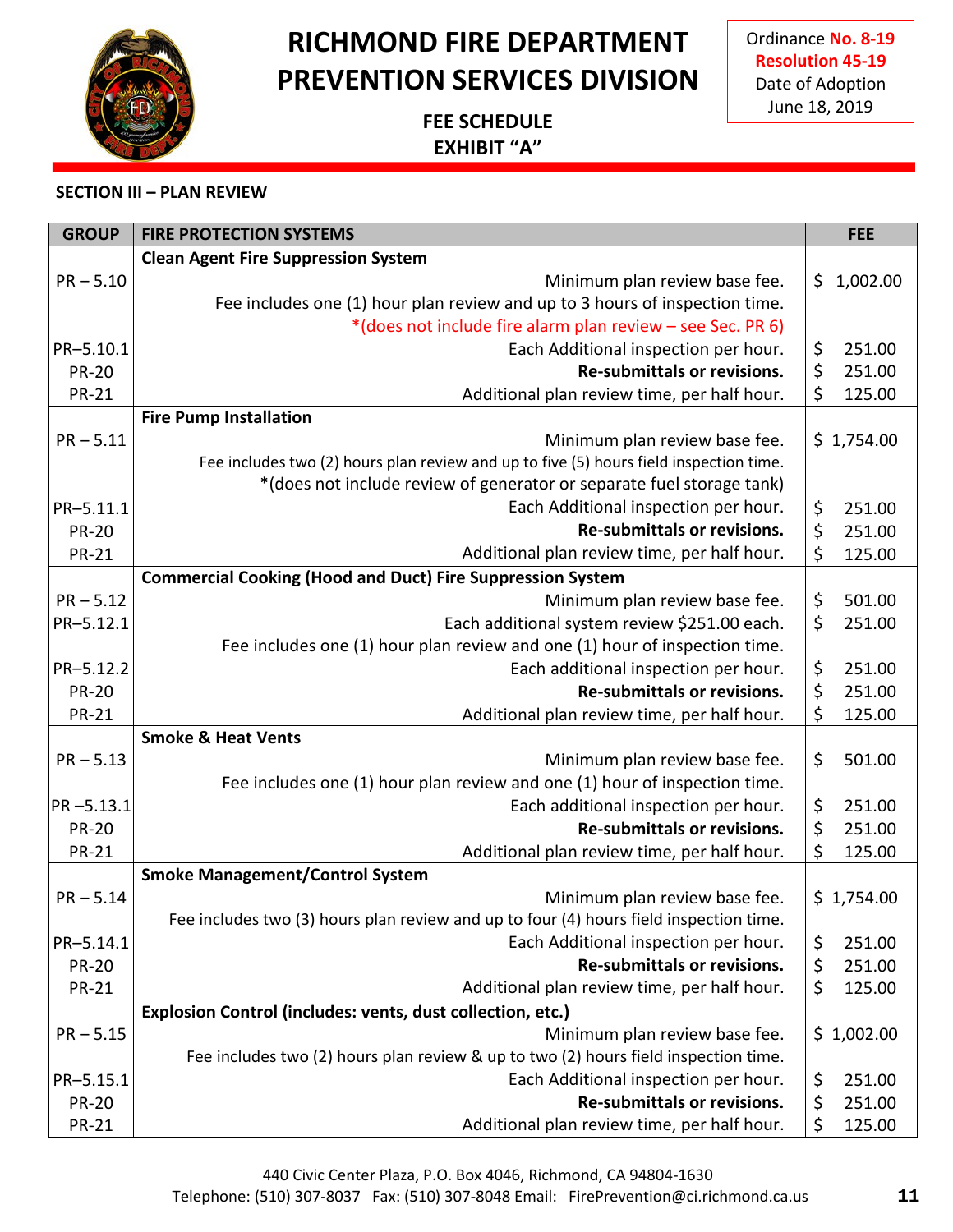## **RICHMOND FIRE DEPARTMENT PREVENTION SERVICES DIVISION**

### **FEE SCHEDULE EXHIBIT "A"**



| <b>GROUP</b> | <b>FIRE ALARM SYSTEM</b>                                                                | <b>FEE</b>   |
|--------------|-----------------------------------------------------------------------------------------|--------------|
|              | <b>Fire Alarm System</b>                                                                |              |
| $PR - 6$     | Minimum plan review base fee.                                                           | \$<br>624.00 |
| $PR - 6.1$   | Plus \$11.00 per initiating & notification device.                                      | \$<br>11.00  |
|              | Fee includes two (2) hours plan review and up to one (1) hour field inspection time.    |              |
| $PR - 6.1.1$ | Each additional inspection per hour.                                                    | \$<br>251.00 |
| <b>PR-20</b> | <b>Re-submittals or revisions.</b>                                                      | \$<br>251.00 |
| <b>PR-21</b> | Additional plan review time, per half hour.                                             | \$<br>125.00 |
| $PR - 6.1.2$ | Pre-wire inspections assessed at \$251.00 per hour.                                     | \$<br>251.00 |
|              | Dedicated Function Fire Alarm System (i.e. sprinkler monitoring, elevator recall,       |              |
| $PR - 6.2$   | etc.)                                                                                   | \$<br>501.00 |
|              | Minimum plan review base fee.                                                           |              |
| $PR-6.2.1$   | Fee includes one (1) hour plan review and one (1) hour of field inspection time.        | \$<br>251.00 |
| <b>PR-20</b> | Each additional inspection per hour.                                                    | \$<br>251.00 |
| <b>PR-21</b> | Re-submittals or revisions.                                                             | \$<br>125.00 |
|              | Additional plan review time, per half hour.                                             |              |
|              | <b>Fire Alarm Panel Replacement Only</b>                                                |              |
| $PR - 6.3$   | Minimum plan review base fee.                                                           | \$<br>501.00 |
|              | Fee includes one (1) hour plan review and up to one (1) hour field inspection time.     |              |
| $PR - 6.3.1$ | Each additional inspection per hour.                                                    | \$<br>251.00 |
| <b>PR-20</b> | <b>Re-submittals or revisions.</b>                                                      | \$<br>251.00 |
| <b>PR-21</b> | Additional plan review time, per half hour.                                             | \$<br>125.00 |
|              | High-Rise Fire Alarm (new and/or system upgrade)                                        |              |
| $PR - 6.4$   | Minimum plan review base fee.                                                           | \$2,005.00   |
| $PR - 6.4.1$ | Plus \$11.00 per initiating device & notification device.                               | \$<br>11.00  |
|              | Fee includes four (4) hours plan review and up to four (4) hours field inspection time. |              |
|              | Each additional inspection per hour.                                                    |              |
| $PR - 6.4.2$ | Each per-wire inspection where required.                                                | \$251.00     |
| $PR - 6.4.3$ | <b>Re-submittals or revisions.</b>                                                      | \$251.00     |
| <b>PR-20</b> | Additional plan review time, per half hour                                              | \$251.00     |
| <b>PR-21</b> |                                                                                         | \$125.00     |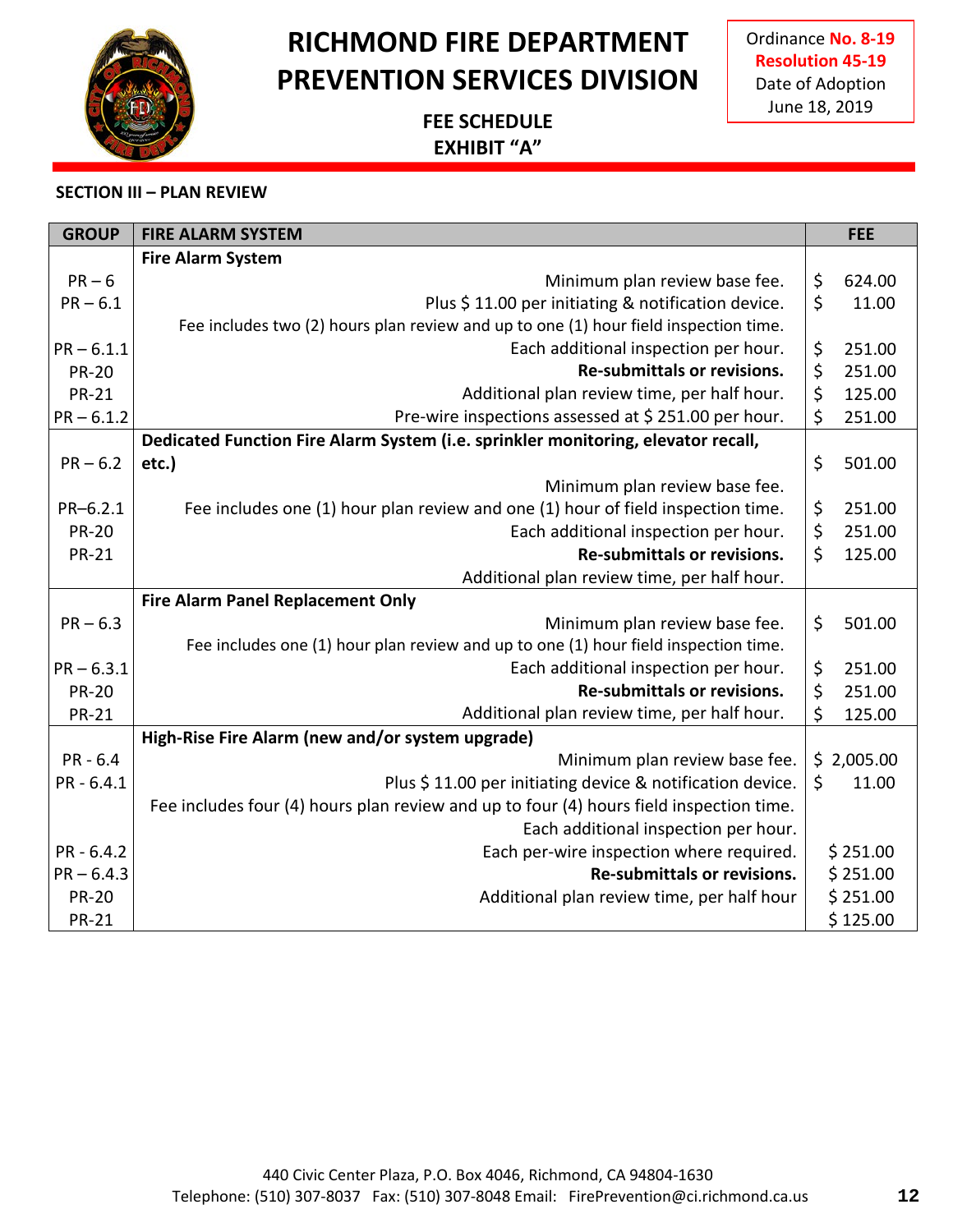

Ordinance **No. 8-19 Resolution 45-19** Date of Adoption June 18, 2019

### **FEE SCHEDULE EXHIBIT "A"**

| <b>GROUP</b> | <b>FLAMMABLE &amp; COMBUSTIBLE LIQUIDS (TANKS- PIPING &amp; DISPENSING)</b>      |         | <b>FEE</b> |
|--------------|----------------------------------------------------------------------------------|---------|------------|
|              | <b>Install Underground Tanks</b>                                                 |         |            |
| $PR - 7$     | Minimum plan review base fee.                                                    | $\zeta$ | 501.00     |
|              | Fee includes one (1) hour of plan review of tank location and                    |         |            |
|              | One (1) hour of site inspection time.                                            |         |            |
| <b>PR-20</b> | Re-submittals or revisions.                                                      | \$      | 251.00     |
| <b>PR-21</b> | Additional plan review time, per half hour.                                      | \$      | 125.00     |
|              | Remove (Repair, Modify, Extend Piping) Underground Tank                          |         |            |
| $PR - 7.1$   | Minimum plan review base fee.                                                    | \$      | 753.00     |
|              | Fee includes one (1) hour plan review and two (2) hours of inspection/site time. |         |            |
| PR-7.1.1     | Each additional inspection/stand-by time per hour.                               | $\zeta$ | 251.00     |
|              | Install (Repair, Modify, Extend Piping) Aboveground Tank                         |         |            |
| $PR - 7.2$   | Minimum plan review base fee.                                                    | \$      | 501.00     |
| $PR - 7.2.1$ | Each additional tank.                                                            | $\zeta$ | 251.00     |
|              | Fee includes one (1) hour plan review and one (1) hour of inspection/site time.  |         |            |
| $PR - 7.2.2$ | Each additional inspection.                                                      | \$      | 251.00     |
| <b>PR-20</b> | Re-submittals or revisions.                                                      | \$      | 251.00     |
| <b>PR-21</b> | Additional plan review time, per half hour.                                      | \$      | 125.00     |
|              | <b>Abandon Underground Tank in Place</b>                                         |         |            |
| $PR - 7.3$   | Minimum plan review base fee.                                                    | \$      | 753.00     |
|              | Fee includes one (1) hour plan review and two (2) hours of inspection/site time. |         |            |
| $PR - 7.3.1$ | Each additional inspection/stand-by time per hour.                               | $\zeta$ | 251.00     |
|              | Environmental Upgrade (vapor recovery and processing systems, spill control,     |         |            |
|              | secondary containment and environmental agency requirements)                     |         |            |
| $PR - 7.4$   | Minimum plan review base fee.                                                    | \$      | 501.00     |
|              | Fee includes one (1) hour plan review and one (1) hour of inspection time.       |         |            |
| $PR - 7.4.1$ | Each additional inspection per hour.                                             | \$      | 251.00     |
| <b>PR-20</b> | Re-submittals or revisions.                                                      | \$      | 251.00     |
| <b>PR-21</b> | Additional plan review time, per half hour.                                      | \$      | 125.00     |
|              | Apply Interior Coating to Flammable Liquid Tanks                                 |         |            |
| $PR - 7.5$   | Minimum plan review base fee.                                                    | \$      | 753.00     |
|              | Fee includes one (1) hour plan review and two (2) hours of inspection/site time. |         |            |
| $PR - 7.5.1$ | Each additional inspection/stand-by time per hour.                               | \$      | 251.00     |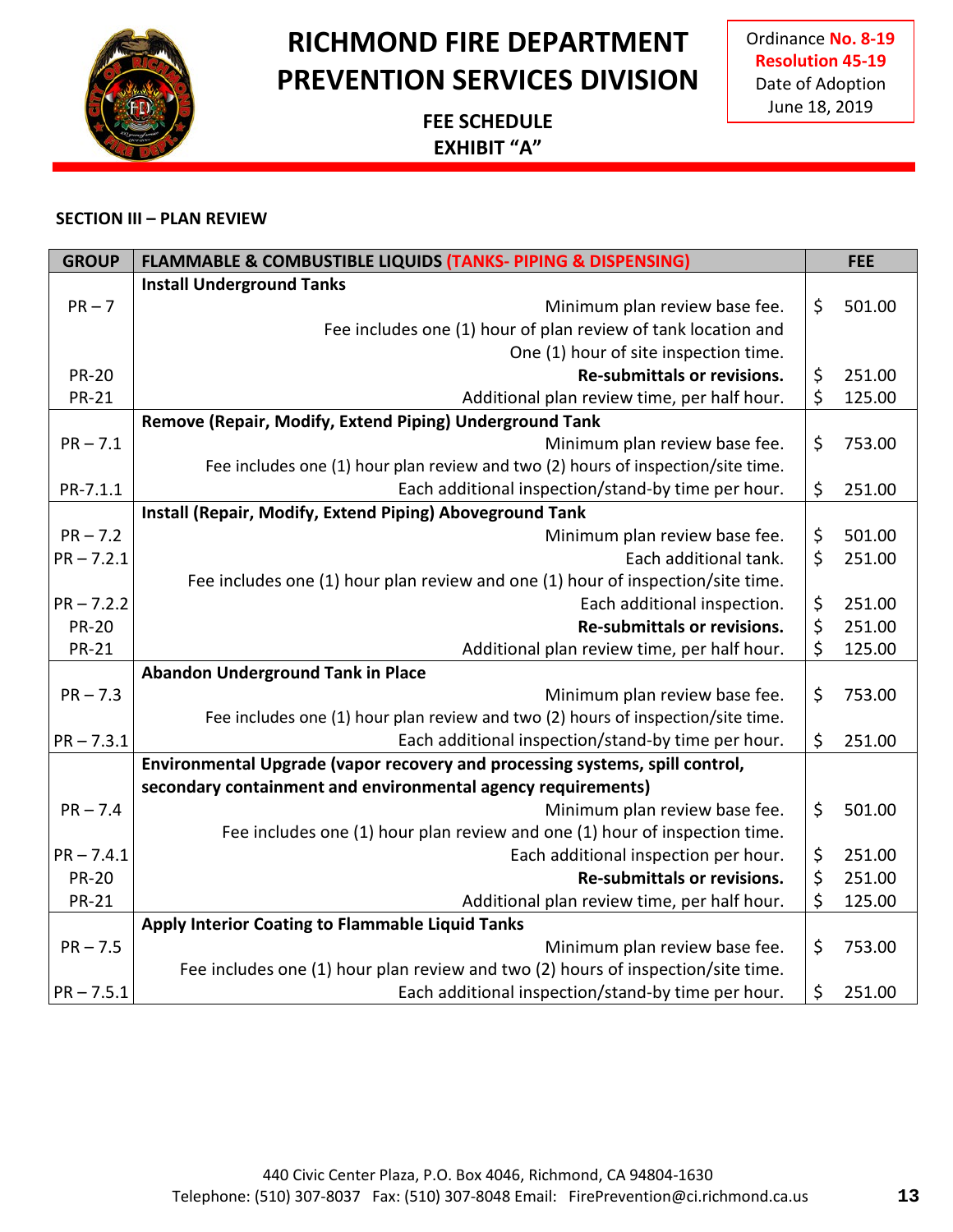## **RICHMOND FIRE DEPARTMENT PREVENTION SERVICES DIVISION**

### **FEE SCHEDULE EXHIBIT "A"**

| <b>GROUP</b> | COMPRESED GAS SYSTEMS: LPG / CNG/MEDICAL/CRYOGENICS                           |         | <b>FEE</b> |
|--------------|-------------------------------------------------------------------------------|---------|------------|
|              | <b>Container Exchange Programs; LPG Tank Installation Without Dispensing</b>  |         |            |
| $PR - 8$     | Minimum plan review base fee.                                                 | \$      | 501.00     |
|              | Fee includes one (1) hour of plan review and one (1) site inspection time.    |         |            |
| $PR - 8.1$   | Each additional inspection per hour.                                          | \$      | 251.00     |
| <b>PR-20</b> | Re-submittals or revisions.                                                   | \$      | 251.00     |
| <b>PR-21</b> | Additional plan review time, per half hour.                                   | \$      | 125.00     |
|              | Install, Modify, Repair LPG - CNG - Hydrogen (Tank Install and/or Dispensing) |         |            |
| $PR - 8.2$   | Minimum plan review base fee.                                                 | \$      | 877.00     |
|              | Fee includes 1% hours of plan review and two (2) hours site inspection time.  |         |            |
| $PR - 8.2.1$ | Each additional inspection per hour.                                          | \$      | 251.00     |
| <b>PR-20</b> | Re-submittals or revisions.                                                   | \$      | 251.00     |
| <b>PR-21</b> | Additional plan review time, per half hour.                                   | \$      | 125.00     |
|              | Install, Modify, Repair Medical or Compressed Gas Systems                     |         |            |
| $PR - 8.3$   | Minimum plan review base fee.                                                 | \$      | 877.00     |
|              | Fee includes 1 % hours of plan review and two (2) site inspections.           |         |            |
| $PR - 8.3.1$ | Each additional inspection per hour.                                          | \$      | 251.00     |
| <b>PR-20</b> | <b>Re-submittals or revisions.</b>                                            | $\zeta$ | 251.00     |
| <b>PR-21</b> | Additional plan review time, per half hour.                                   | \$      | 125.00     |
|              | Install, Modify, Repair Cryogenics Fixed Installation                         |         |            |
| $PR - 8.4$   | Minimum plan review base fee.                                                 | \$      | 877.00     |
|              | Fee includes 1% hours of plan review and two (2) site inspections.            |         |            |
| $PR - 8.4.1$ | Each additional inspection per hour.                                          | \$      | 251.00     |
| <b>PR-20</b> | Re-submittals or revisions.                                                   | \$      | 251.00     |
| <b>PR-21</b> | Additional plan review time, per half hour.                                   | \$      | 125.00     |
|              | Install, Modify, Repair Compressed Gas Storage                                |         |            |
| $PR - 8.5$   | Minimum plan review base fee.                                                 | \$      | 501.00     |
|              | Fee includes one (1) hour of plan review and one (1) field inspection.        |         |            |
| $PR - 8.5.1$ | Each additional inspection per hour.                                          | \$      | 251.00     |
| <b>PR-20</b> | Re-submittals or revisions.                                                   | \$      | 251.00     |
| <b>PR-21</b> | Additional plan review time, per half hour.                                   | \$      | 125.00     |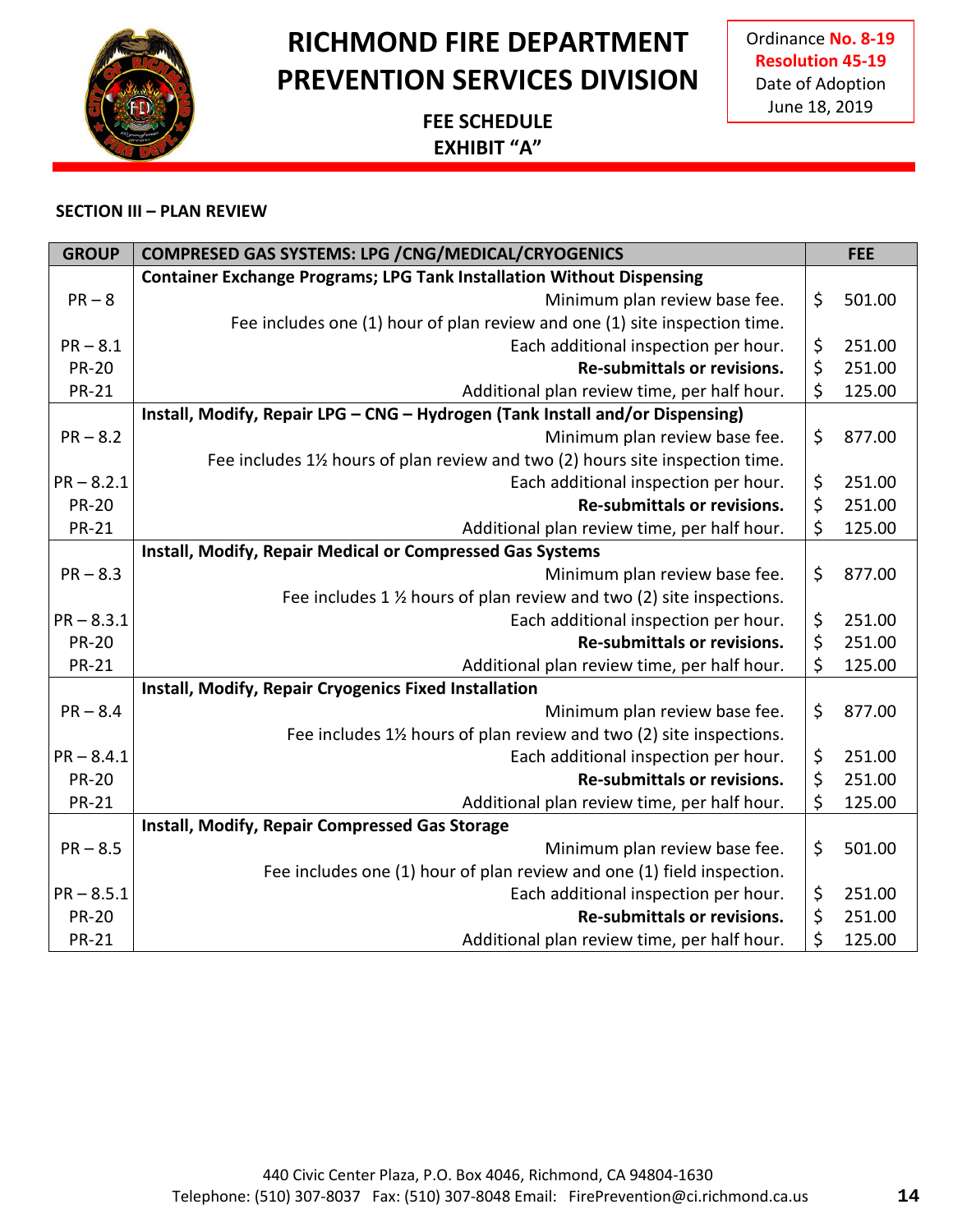## **RICHMOND FIRE DEPARTMENT PREVENTION SERVICES DIVISION**

**FEE SCHEDULE EXHIBIT "A"**

| <b>GROUP</b> | <b>SPECIAL HAZARDS - HAZARDOUS</b>                                      | <b>FEE</b>   |
|--------------|-------------------------------------------------------------------------|--------------|
|              | <b>Battery Systems</b>                                                  |              |
| $PR - 9$     | Minimum plan review base fee.                                           | \$<br>501.00 |
|              | Fee includes one (1) hour of plan review and one (1) field inspection.  |              |
| $PR - 9.1$   | Each additional inspection per hour.                                    | \$<br>251.00 |
| <b>PR-20</b> | <b>Re-submittals or revisions.</b>                                      | \$<br>251.00 |
| <b>PR-21</b> | Additional plan review time, per half hour.                             | \$<br>125.00 |
|              | <b>Dust Collection Systems</b>                                          |              |
| $PR - 9.2$   | Minimum plan review base fee.                                           | \$<br>624.00 |
|              | Fee includes one (1) hour of plan review and two (2) site inspections.  |              |
| $PR - 9.2.1$ | Each additional inspection per hour.                                    | \$<br>251.00 |
| <b>PR-20</b> | <b>Re-submittals or revisions.</b>                                      | \$<br>251.00 |
| <b>PR-21</b> | Additional plan review time, per half hour.                             | \$<br>125.00 |
|              | <b>Explosives Storage</b>                                               |              |
| $PR - 9.3$   | Minimum plan review base fee.                                           | \$1,002.00   |
|              | Fee includes two (2) hours of plan review and two (2) site inspections. |              |
| $PR - 9.3.1$ | Each additional inspection per hour.                                    | \$<br>251.00 |
| $PR-16$      | Re-submittals or revisions.                                             | \$<br>251.00 |
| $PR - 21$    | Additional plan review time, per half hour.                             | \$<br>125.00 |
|              | <b>Hazardous Materials Compliance Review</b>                            |              |
| $PR - 9.4$   | Minimum review of MSDS, HMMP and/or HMIS submittals.                    | \$<br>251.00 |
|              | Fees include one (1) hour of review time.                               |              |
| $PR - 9.4.1$ | Additional plan review time, per half hour.                             | \$<br>125.00 |
|              | Hazardous Materials - Storage /Dispensing - Open/Closed Systems         |              |
| $PR - 9.5$   | Minimum plan review base fee.                                           | \$1,002.00   |
|              | Fee includes two (2) hours of plan review and two (2) site inspections. |              |
| $PR - 9.5.1$ | Each additional system minimum two (2) hours of plan review.            | \$<br>501.00 |
| $PR - 9.5.2$ | Each additional inspection per hour.                                    | \$<br>251.00 |
| <b>PR-20</b> | <b>Re-submittals or revisions.</b>                                      | \$<br>251.00 |
| <b>PR-21</b> | Additional plan review time, per half hour.                             | \$<br>125.00 |
|              | Install, Modify, Repair Mechanical Refrigeration Systems                |              |
| $PR - 9.6$   | Minimum plan review base fee.                                           | \$<br>753.00 |
|              | Fee includes one (1) hour of plan review and two (2) site inspections.  |              |
| $PR - 9.6.1$ | Each additional inspection per hour.<br>Re-submittals or revisions.     | \$<br>251.00 |
| <b>PR-20</b> |                                                                         | \$<br>251.00 |
| <b>PR-21</b> | Additional plan review time, per half hour.                             | \$<br>125.00 |

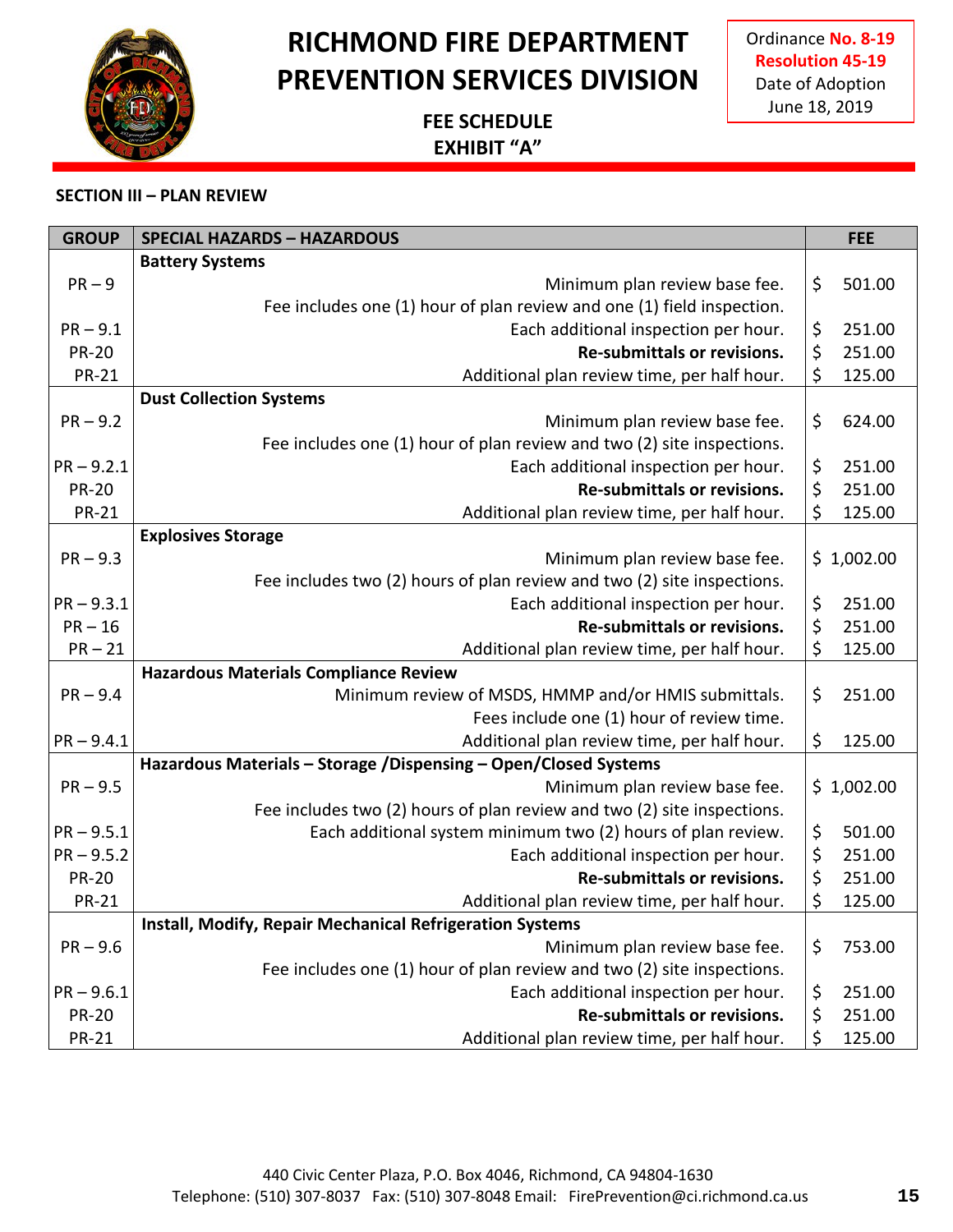## **RICHMOND FIRE DEPARTMENT PREVENTION SERVICES DIVISION**

**FEE SCHEDULE EXHIBIT "A"**

| <b>GROUP</b> | <b>HIGH PILE RACK STORAGE SYSTEMS</b>                                    |         | <b>FEE</b> |
|--------------|--------------------------------------------------------------------------|---------|------------|
|              | <b>High-Pile or Rack Storage</b>                                         |         |            |
| $PR - 10$    | Minimum plan review base fee.                                            | \$      | 753.00     |
|              | Fee includes 1% hours of plan review and 1% hours site inspections.      |         |            |
| PR-10.1      | Field inspection time will be charged per hour.                          | \$      | 251.00     |
| <b>PR-20</b> | Re-submittals or revisions.                                              | \$      | 251.00     |
| <b>PR-21</b> | Additional plan review time, per half hour.                              | \$      | 125.00     |
|              | <b>Temporary Access Roads &amp; Water Supply</b>                         |         |            |
|              | Install a Temporary Access Road - Residential and Commercial             |         |            |
| $PR - 11$    | Minimum plan review base fee for one and two homes.                      | \$      | 251.00     |
| PR-11.1      | Minimum plan review for large developments and commercial projects.      | \$      | 501.00     |
|              | Fee includes one (1) hour of plan review and one (1) field inspection.   |         |            |
| PR-11.1.2    | Each additional inspection per hour.                                     | \$      | 251.00     |
| <b>PR-20</b> | Re-submittals or revisions.                                              | $\zeta$ | 251.00     |
| <b>PR-21</b> | Additional plan review time, per half hour.                              | \$      | 125.00     |
|              | <b>Install a Temporary Water Supply System</b>                           |         |            |
| $PR - 12$    | Minimum plan review base fee.                                            | \$      | 501.00     |
|              | Fee includes one (1) hour plan review and one (1) hour field inspection. |         |            |
| PR-12.1      | Each additional inspection per hour.                                     | \$      | 251.00     |
| <b>PR-20</b> | <b>Re-submittals or revisions.</b>                                       | \$      | 251.00     |
| <b>PR-21</b> | Additional plan review time, per half hour.                              | \$      | 125.00     |
|              | <b>Miscellaneous Submittals - Alternative Means and Methods</b>          |         |            |
|              | <b>Miscellaneous Submittals or Plans Review</b>                          |         |            |
|              | Plans or submittals not described elsewhere.                             |         |            |
| $PR - 13$    | Minimum plan review base fees up to two hours.                           | \$      | 501.00     |
| PR-13.1      | Additional plan review time will be charged on hourly basis.             | \$      | 251.00     |
|              | Fee includes one (1) hour of plan review and one (1) field inspection.   |         |            |
| PR-13.1.2    | Each additional inspection per hour.                                     | \$      | 251.00     |
| <b>PR-20</b> | Re-submittals or revisions.                                              | \$      | 251.00     |
| <b>PR-21</b> | Additional plan review time, per half hour.                              | \$      | 125.00     |
|              | Alternative Means and Methods Requests or Code Interpretation Review     |         |            |
| $PR - 13.2$  | Minimum review base fee.                                                 | \$      | 501.00     |
|              | Fee includes 2 hours of plan review/consultation time.                   |         |            |
| <b>PR-21</b> | Additional plan review time, per half hour.                              | \$      | 125.00     |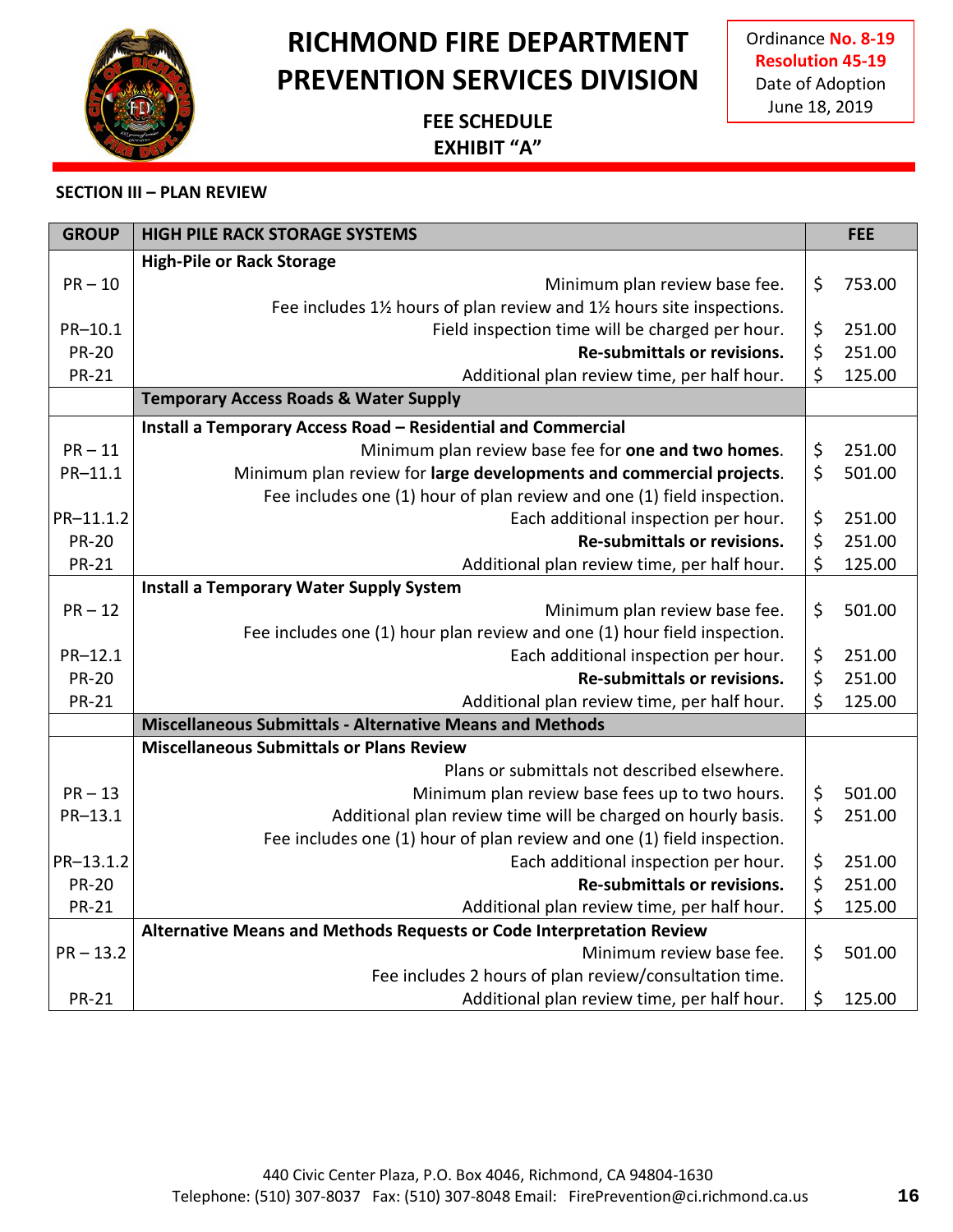

Ordinance **No. 8-19 Resolution 45-19** Date of Adoption June 18, 2019

### **FEE SCHEDULE EXHIBIT "A"**

#### **SECTION III – PLAN REVIEW**

| <b>GROUP</b> | <b>EXPEDITE PLAN REVIEW REQUEST &amp; ADDITIONAL CHARGES/INSPECTION TIME</b>       | <b>FEE</b>   |
|--------------|------------------------------------------------------------------------------------|--------------|
|              | Reviews Expedited as a Result of Working without Approved Plans                    |              |
|              | Working without approved plans - Minimum plan review fees (overtime)               |              |
| $PR - 14$    | Three (3) hours - plus applicable plan review fees.                                | \$<br>753.00 |
| PR-14.1      | (Additional plan review time, \$251.00 per hour)                                   | \$<br>251.00 |
| $PR-14.2$    | <b>Expedited Plans</b> - reviewed after normal business hours, three-hour minimum. | \$<br>753.00 |
| $PR - 14.3$  | (Additional plan review time, \$251.00 per hour)                                   | \$<br>251.00 |
|              | All revisions will be performed on an expedited/overtime basis at                  |              |
|              | \$251.00 per hour with a three hour minimum.                                       |              |
|              | Total fees assessed will be the sum of all applicable plan review fees including   |              |
|              | expedite/overtime fees.                                                            |              |
|              | Demolition Permit pursuant to Chapter 33, CFC                                      |              |
| $PR - 15$    | Fees include 1/2 hour plan review and 1/2 hour site review                         | \$<br>251.00 |
|              | If cutting & welding is being done during demo PTO 12.1 (\$251) needs to be added  |              |
|              | *PTO 12.1 separate fee                                                             |              |

| <b>GROUP</b> | <b>BULK/TERMINAL/BULK TRANSER/PROCESS TRANSFER MAINTENANCE REVIEW</b>              |         | <b>FEE</b> |
|--------------|------------------------------------------------------------------------------------|---------|------------|
|              | Fees will be based on construction permit required for routine maintenance/repair  |         |            |
|              | work which conducted within these facilities.                                      |         |            |
|              | Install, Modify, Repair, Replace Fireproofing                                      |         |            |
| $PR-16$      | Minimum plan review base fees up to two hours.                                     | \$      | 501.00     |
| PR-20.1      | Additional plan review time will be charged on hourly basis.                       | $\zeta$ | 251.00     |
|              | Fee includes one (1) hour of plan review and one (1) field inspection.             |         |            |
| PR-20.2      | Each additional inspection per hour.                                               | \$      | 251.00     |
| $PR-20$      | <b>Re-submittals or revisions.</b>                                                 | $\zeta$ | 251.00     |
| <b>PR-21</b> | Additional plan review time, per half hour.                                        | \$      | 125.00     |
|              | Install, Modify, Repair and/or Replace Hydrant, Pipeline For Firewater Systems     |         |            |
| $PR - 17$    | Minimum plan review base fees up to two hours.                                     | \$      | 501.00     |
| PR-21.1      | Additional plan review time will be charged on hourly basis.                       | \$      | 251.00     |
|              | Fee includes one (1) hour of plan review and one (1) field inspection.             |         |            |
| PR-21.2      | Each additional inspection per hour.                                               | \$      | 251.00     |
| $PR-20$      | Re-submittals or revisions.                                                        | $\zeta$ | 251.00     |
| $PR-21$      | Additional plan review time, per half hour.                                        | \$      | 125.00     |
|              | Install, Modify, Repair, Replace Piping for Systems Containing Hazardous Materials |         |            |
| $PR-18$      | Minimum plan review base fees up to two hours.                                     |         |            |
| PR-18.1      | Additional plan review time will be charged on hourly basis.                       | \$      | 501.00     |
|              | Fee includes one (1) hour of plan review and one (1) field inspection.             | \$      | 251.00     |
| PR-18.2      | Each additional inspection per hour.                                               | \$      | 251.00     |
| $PR-20$      | <b>Re-submittals or revisions.</b>                                                 | $\zeta$ | 251.00     |
| $PR - 21$    | Additional plan review time, per half hour.                                        | \$      | 125.00     |

440 Civic Center Plaza, P.O. Box 4046, Richmond, CA 94804-1630

Telephone: (510) 307-8037 Fax: (510) 307-8048 Email: FirePrevention@ci.richmond.ca.us **17**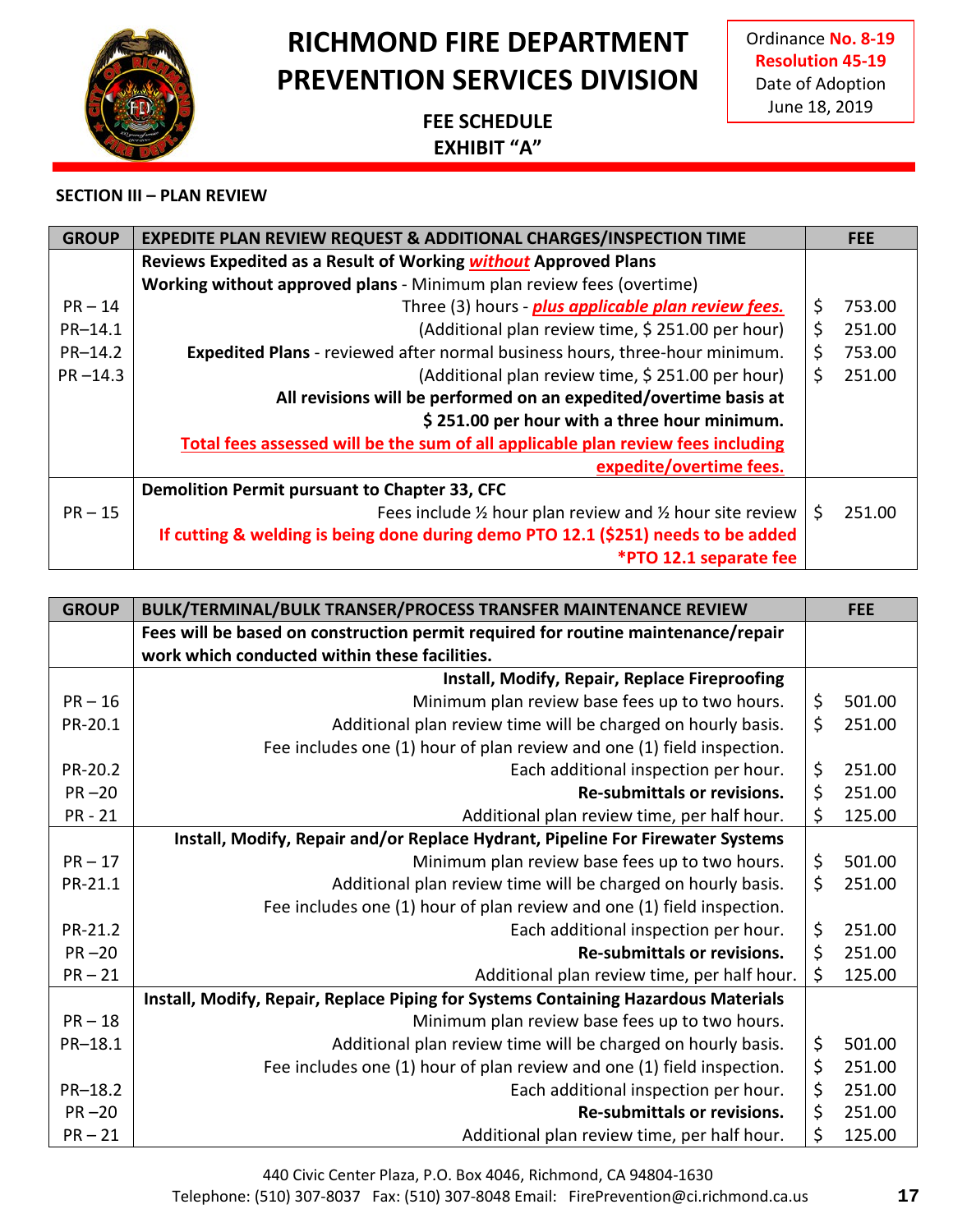Ordinance **No. 8-19 Resolution 45-19** Date of Adoption June 18, 2019

### **FEE SCHEDULE EXHIBIT "A"**

#### **SECTION III – PLAN REVIEW**

| <b>GROUP</b> | <b>BULK/TERMINAL/BULK TRANSER/PROCESS TRANSFER MAINTENANCE REVIEW</b>       | <b>FEE</b>   |
|--------------|-----------------------------------------------------------------------------|--------------|
|              | Install, Modify, Repair Pump Installed In Hazardous Material Process System |              |
| $PR - 19$    | Minimum plan review base fees up to two hours.                              |              |
| PR-19.1      | Additional plan review time will be charged on hourly basis.                | \$<br>501.00 |
|              | Fee includes one (1) hour of plan review and one (1) field inspection.      | \$<br>251.00 |
| PR-19.2      | Each additional inspection per hour.                                        | \$<br>251.00 |
| $PR - 20$    | Re-submittals or revisions.                                                 | \$<br>251.00 |
| $PR - 21$    | Additional plan review time, per half hour.                                 | \$<br>125.00 |
|              | <b>Additional Charges and Inspection Time</b>                               |              |
| $PR - 20$    | Re-submittals or revisions.                                                 | \$<br>251.00 |
| $PR-21$      | Additional plan review time, \$125.00 per half hour.                        | 125.00       |

- Minimum review and inspection fees are based on \$251.00 per hour during normal business hours, unless otherwise noted.
- Normal business hours are between 0830hrs and 1700hrs, Monday Friday.
- All overtime fees are assessed at \$753.00 for a three hours minimum, unless otherwise noted.
- Overtime rates apply to weekends, holidays, and all times outside normal business hours.
- Expedited plan reviews are conducted after normal business hours.
- Total fees assessed will be the sum of all applicable plan review fees including expedite/overtime fees.
- Revisions to previously submitted plans, including plans requiring re-submittal and/or client generated changes, will be assessed \$ 251.00 for each hour of plan review. Reviews conducted and requiring more than one hour of plan review time during normal business hours will be assessed \$125.00 per half hour.

#### Authority

Health & Safety: §§ 13114, 13131.5, 13143.2 (b, c, d, e), 13145, 13147, 13143.9, 13146 (a) (1) (b), (d), e), 17921, 17951, 17962 Government Code § 6103.7, 6253(b) Prevention Code Ordinance: No. 25-13, updated fee schedule Ordinance No. 15-14, updated resolution 78-15 Title 19, CCR: § 1.12(a) & 3.28 California Fire Code: § 101.1, 101.2, 105.1, 105.4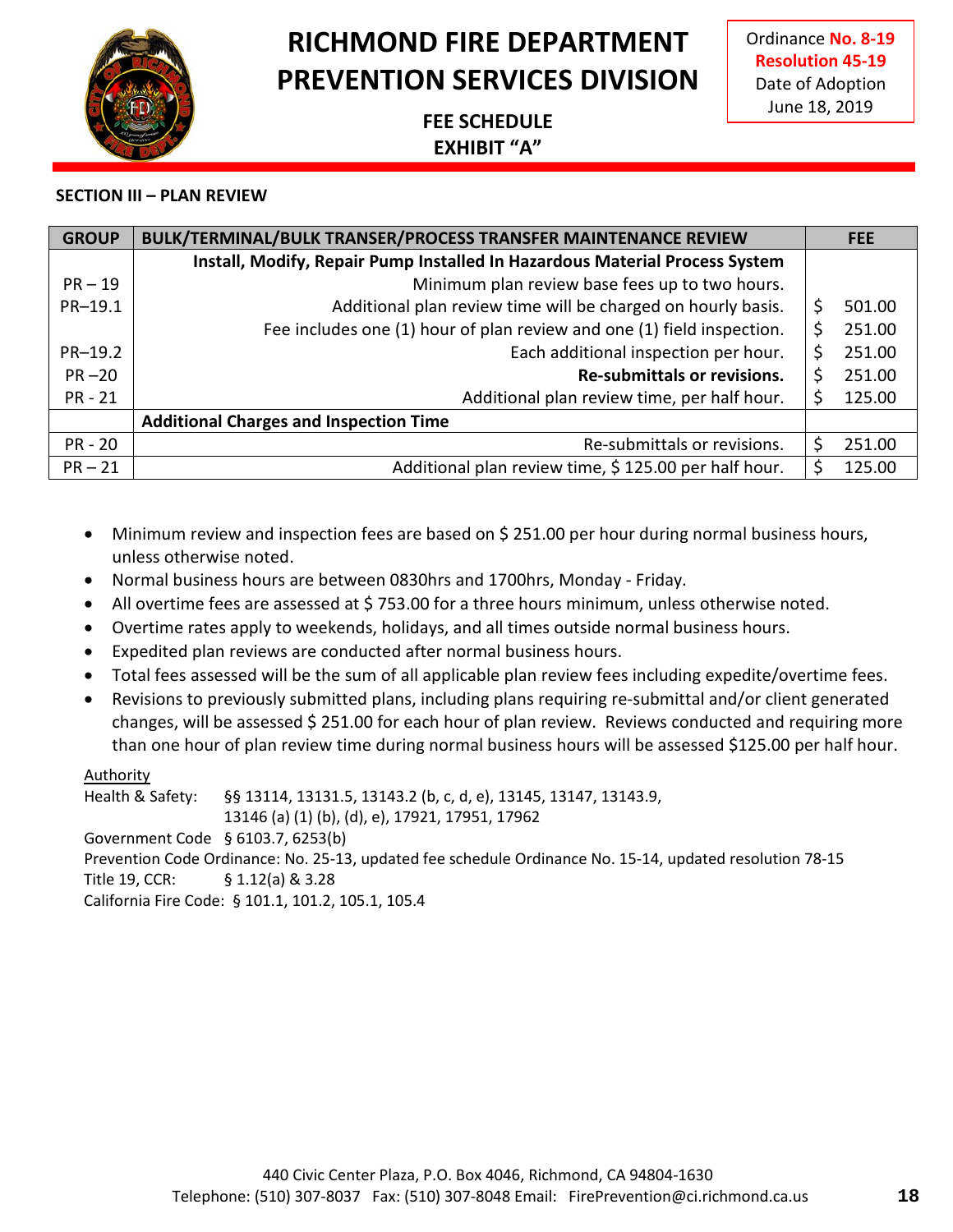

Ordinance **No. 8-19 Resolution 45-19** Date of Adoption June 18, 2019

### **FEE SCHEDULE EXHIBIT "A"**

| <b>GROUP</b> | PERMIT TO OPERATE - SPECIAL USE/ACTIVITY/OPERATIONS                                          | <b>FEE</b> |        |
|--------------|----------------------------------------------------------------------------------------------|------------|--------|
|              | <b>Aerosol Products</b>                                                                      |            |        |
|              | Permit to store, manufacture or handle an aggregate quantity of Level 2 or Level 3           |            |        |
| $PTO - 1$    | aerosol products in excess of 500 pounds net weight.                                         | \$         | 251.00 |
| $PTO - 2$    | Amusement Buildings - Permit to operate a special amusement building.                        | \$         | 251.00 |
|              | Aviation Facilities - Required to use a group H or S occupancy for aircraft servicing or     |            |        |
| $PTO - 3$    | repair and aircraft fuel-servicing vehicles.                                                 | \$         | 438.00 |
|              | (Does not include permit for hot work, flammable/combustible spraying operations             |            |        |
|              | or hazardous materials).                                                                     |            |        |
| $PTO - 4$    | Carbon Dioxide Systems used in Beverage Dispensing Application - Permit is                   |            |        |
|              | required for carbon dioxide systems used in beverage dispensing applications having          | \$         | 251.00 |
|              | more than 100 pounds of carbon dioxide.                                                      |            |        |
|              | Carnivals and Fairs - Permit is required to conduct a carnival or fair.                      |            |        |
| $PTO - 5.0$  | Inspections conducted during normal work hours - (1.25 hours)                                | \$         | 312.00 |
| $PTO - 5.1$  | Additional inspection time during normal business hours per 1/2 hour.                        | \$         | 125.00 |
| $PTO - 5.2$  | After hours inspection time per 1/2 hour.                                                    | \$         | 251.00 |
| $PTO - 5.3$  | Overtime & Weekend inspections - three (3) hours minimum.                                    | \$         | 753.00 |
| $PTO - 5.4$  | <b>Float, Parade: Per Float</b>                                                              | \$         | 125.00 |
| $PTO - 6$    | <b>Cellulose Nitrate Film</b> - Permit for the storage, use and handling in public assembly. | \$         | 376.00 |
|              | <b>Combustible Dust-Producing Operations/Refinishing</b>                                     |            |        |
|              | Permit to operate facility with combustible dust operations - i.e. cabinet shops,            |            |        |
|              | milling & fiberglass cutting, forming operations, paper shredding.                           |            |        |
| $PTO - 7$    | Less than 5,000 square feet                                                                  | \$         | 312.00 |
| $PTO - 7.1$  | Each additional 5,000 square feet or fraction thereof                                        | \$         | 251.00 |
| $PTO - 8$    | <b>Combustible Fibers/Material Storage</b>                                                   |            |        |
|              | Permit to storage/handling of combustible fibers in excess of 100 cubic feet.                | \$         | 438.00 |
|              | Compressed Flammable Gases (In Excess of amounts in Table 105.6.9 CFC)                       |            |        |
|              | Each 200 cubic feet of flammable gas or                                                      |            |        |
| $PTO - 9$    | Each 1,000 cubic feet of inert or simple asphyxiant                                          | \$         | 312.00 |
|              | Highly toxic - Any Amount                                                                    |            |        |
|              | Oxidizing (including oxygen - 504 cubic feet)                                                |            |        |
|              | <b>Compressed/Liquefied Gas Plant:</b>                                                       |            |        |
| $PTO - 9.1$  | 5,000 square feet or less                                                                    | \$         | 565.00 |
| $PTO - 9.2$  | Each additional 5,000 sq. feet or fraction thereof                                           | \$         | 565.00 |
| $PTO - 10$   | <b>Covered &amp; Open Mall Buildings</b>                                                     |            |        |
|              | Permit for the placement/installation of displays, concession equipment, displays of         |            |        |
|              | highly combustible goods, liquid or gas-fired equipment and the use of open flame            |            |        |
|              | equipment in the mall (i.e. auto displays, etc.)                                             | \$         | 312.00 |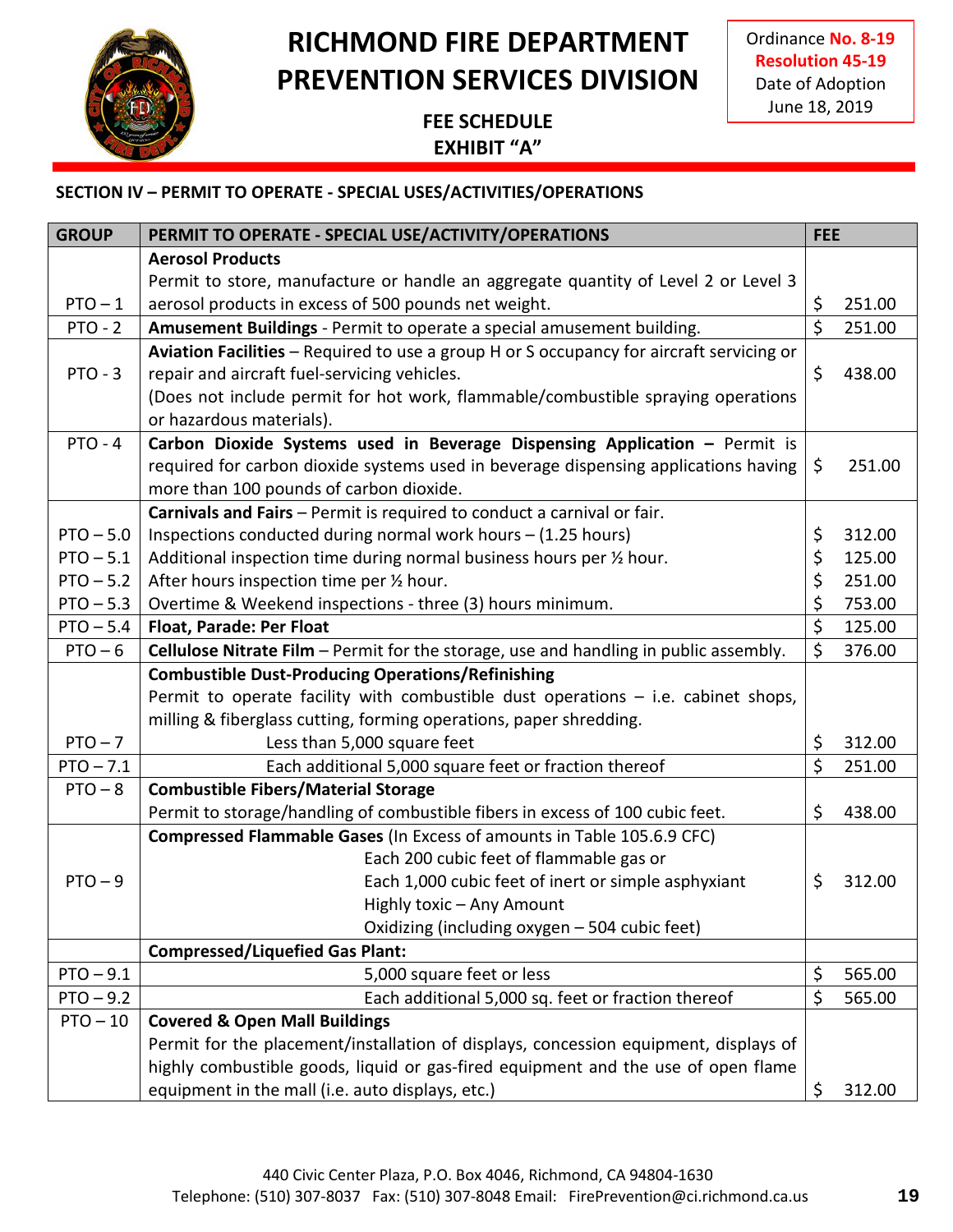

Ordinance **No. 8-19 Resolution 45-19** Date of Adoption June 18, 2019

### **FEE SCHEDULE EXHIBIT "A"**

| <b>GROUP</b> | PERMIT TO OPERATE - SPECIAL USE/ACTIVITY/OPERATIONS                                  | <b>FEE</b> |        |
|--------------|--------------------------------------------------------------------------------------|------------|--------|
|              | <b>Cryogenic Fluids</b>                                                              |            |        |
| $PTO - 11$   | Permit to produce, store, transport on site, handle or dispense amounts in excess of | \$         | 312.00 |
|              | Table 105.6.11. CFC - California Fire Code                                           |            |        |
|              | <b>Cutting &amp; Welding (fixed facility operations)</b>                             |            |        |
| $PTO - 12$   | Permit to conduct welding, cutting & similar operations using electric or gas        | \$         | 312.00 |
|              | equipment.                                                                           |            |        |
| $PTO - 12.1$ | Single Operation (Permit is valid for 180 days)                                      | \$         | 251.00 |
|              | <b>Dry Cleaning</b>                                                                  |            |        |
| $PTO - 13$   | Permit to operate is dry cleaning operations or to change to a more hazardous        | \$         | 312.00 |
|              | cleaning solvent in existing equipment.                                              |            |        |
| $PTO - 13.1$ | <b>Dry Cleaning Plant</b>                                                            | $\zeta$    | 312.00 |
|              | Permit to operate a dry cleaning plant operation.                                    |            |        |
| $PTO - 14$   | Exhibits & Trade Shows - Permit is required to operate exhibits and trade shows.     | \$         | 312.00 |
|              | <b>Explosives or Blasting Agent: Storage, Use or Transportation</b>                  |            |        |
|              | Permit is required for the manufacturing storage, handling, sales or use of any      |            |        |
|              | quantity of explosives, explosive materials                                          |            |        |
| $PTO - 15$   | 100 lbs. or less                                                                     | \$         | 438.00 |
| $PTO - 15.1$ | Over 100 lbs.                                                                        | \$         | 753.00 |
| PTO - 15.2   | Ammonium Nitrate Storage                                                             | \$         | 438.00 |
| $PTO - 15.3$ | Gunpowder Sales - 100 lbs. or less                                                   | \$         | 251.00 |
| $PTO - 15.4$ | Gunpowder Sales - Over 100 lbs.                                                      | \$         | 501.00 |
|              | Fire Hydrants and Valves - Private                                                   |            |        |
| $PTO - 16$   | Permit to remove from service or the operation of a private fire hydrant and valves. | \$         | 251.00 |
|              | A change to existing hydrant systems requires plan review and approval.              |            |        |
|              | (Refer to Plan Review - Private Fire Service System Page 8, PR 4.2)                  |            |        |
|              | Flammable & Combustible Liquids: Storage or Use                                      |            |        |
| $PTO - 17$   | Repair, Modification or Extension of Piping                                          | $\zeta$    | 251.00 |
|              | (Plus \$244/hour over specified field time)                                          |            |        |
|              | Flammable/Combustible Liquids - Storage or Use                                       |            |        |
|              | Permit to store, handle or the use of (includes installation of new tank):           |            |        |
| $PTO - 17.1$ | Class I liquids in excess of 5 gallons - Inside                                      | \$         | 312.00 |
| $PTO - 17.2$ | Class I liquids in excess of 10 gallons - Outside                                    | \$         | 438.00 |
| $PTO - 17.3$ | Class II or Class III A liquids in excess of 25 gallons - Inside                     | \$         | 312.00 |
| $PTO - 17.4$ | Class II or Class III A liquids in excess of 60 gallons - Outside                    | \$         | 438.00 |
|              | Flammable/Combustible Liquids - (removal)                                            |            |        |
| $PTO - 17.5$ | Permit to remove flammable or Class II combustible liquids from underground or       | \$         | 312.00 |
|              | above ground tank by means other than an approved fixed pump.                        |            |        |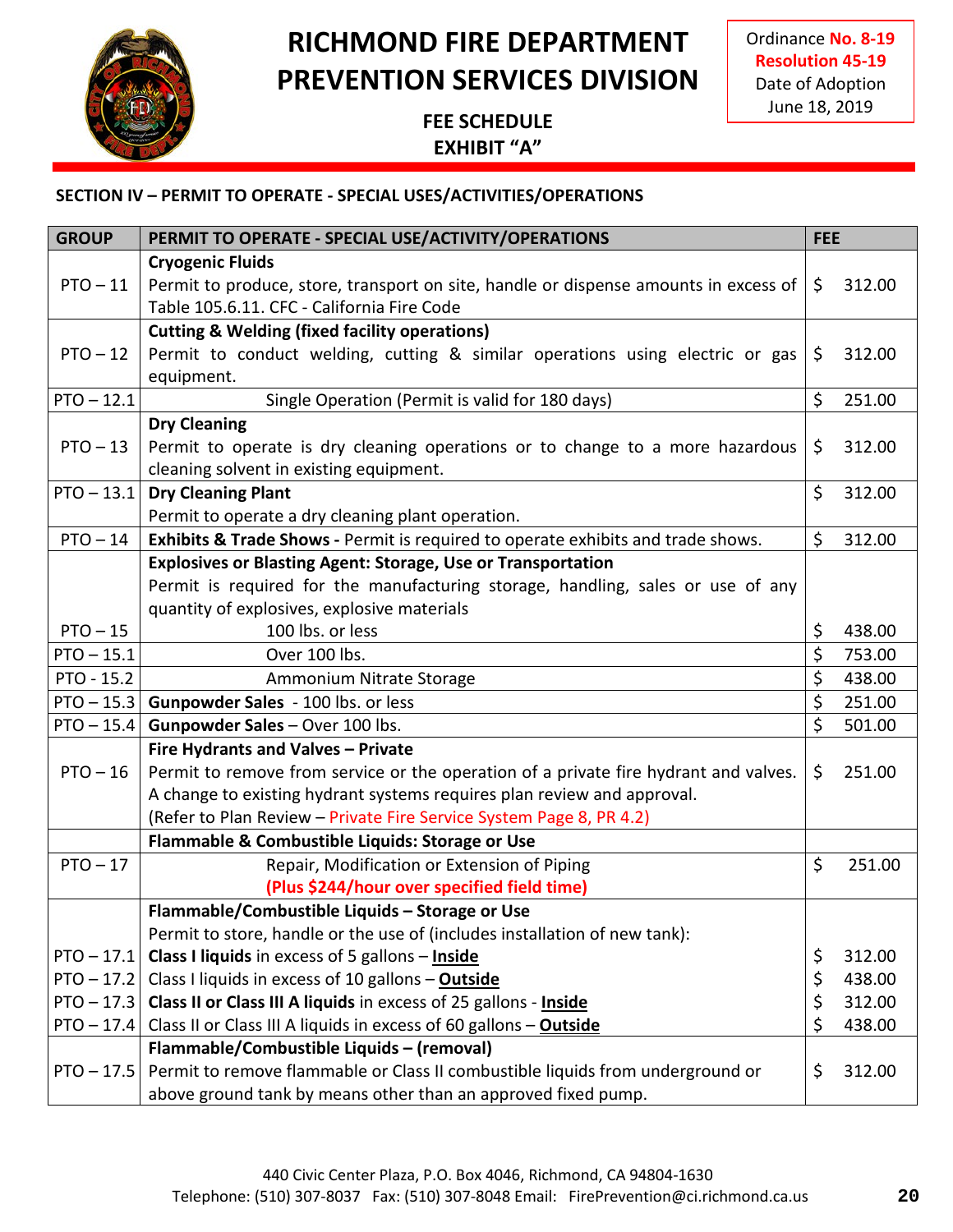

Ordinance **No. 8-19 Resolution 45-19** Date of Adoption June 18, 2019

### **FEE SCHEDULE EXHIBIT "A"**

# **SECTION IV – PERMIT TO OPERATE - SPECIAL USES/ACTIVITIES/OPERATIONS**

| <b>GROUP</b> | SPECIAL USE/ACTIVITY/OPERATIONS                                                            | <b>FEE</b> |          |
|--------------|--------------------------------------------------------------------------------------------|------------|----------|
|              | Flammable/Combustible Liquids - Plants/Warehouse - loading & unloading                     |            |          |
|              | Permit to operate tank vehicles, wells, fuel-dispensing stations, small refineries,        |            |          |
|              | breweries, distilleries and similar facilities where flammable and combustible liquids     |            |          |
|              | are: produced, processed, transported, stored, or used.                                    |            |          |
| $PTO - 17.6$ | 5,000 square feet or less                                                                  | \$         | 438.00   |
| $PTO - 17.7$ | Each additional 5,000 square feet or fraction of                                           | \$         | 438.00   |
|              | Flammable/Combustible Liquids - Out of Service Tank                                        |            |          |
|              | Permit to place temporarily out of service (for more than 90 days) an underground,         |            |          |
| $PTO - 17.8$ | protected above-ground (vaulted) or aboveground flammable or combustible liquid            | \$         | 624.00   |
|              | tank.                                                                                      |            |          |
|              | Flammable/Combustible Liquids - Change of Contents                                         |            |          |
| $PTO - 17.9$ | Permit to change contents stored in a flammable or combustible liquid tank which           | \$         | 312.00   |
|              | poses a greater hazard.                                                                    |            |          |
|              | Flammable/Combustible Liquids - Manufacture                                                |            |          |
| PTO-17.10    | Permit to manufacture, process, blend, or refine flammable or combustible liquids.         | \$         | 438.00   |
|              | <b>Printing Plant or Shop</b>                                                              |            |          |
| PTO-17.11    | Permit to print items using flammable/combustible liquids                                  | \$         | 251.00   |
|              | <b>Highly Combustible Storage</b>                                                          |            |          |
| PTO-17.12    | 5,000 square feet or less                                                                  | \$         | 496.00   |
| PTO-17.13    | Each additional 5,000 square feet or fraction thereof                                      | \$         | 312.00   |
|              | <b>Floor Finishing's</b>                                                                   |            |          |
| $PTO - 18$   | Permit to use Class I or Class II liquids for the refinishing of flooring in excess of 350 | \$         | 312.00   |
|              | square feet.                                                                               |            |          |
|              | <b>Fruit &amp; Crop Ripening</b>                                                           |            |          |
| $PTO - 19$   | Permit to operate a fruit or crop ripening facility or conduct a fruit ripening process    | \$         | 251.00   |
|              | using ethylene gas.                                                                        |            |          |
|              | <b>Fumigation &amp; Insecticidal Fogging</b>                                               |            |          |
| $PTO - 20$   | Permit to operate a business of fumigation or thermal insecticidal fogging and to          |            | N/C      |
|              | maintain a room, vault or chamber in which a toxic or flammable fumigant is used.          |            |          |
|              | <b>Hazardous Materials</b>                                                                 |            |          |
|              | Permit to store, transport on site, dispense, use or handle hazardous materials in         |            |          |
|              | amounts in excess of Table 105.6.21 CFC - California Fire Code                             |            |          |
| $PTO - 21$   | $1 - 5$ Products                                                                           | \$         | 251.00   |
|              | $PTO - 21.1$ 5 - 10 Products                                                               | \$         | 624.00   |
| $PTO - 21.2$ | 11 or more Products                                                                        | \$         | 1,253.00 |
|              | <b>Chemical Plant</b>                                                                      |            |          |
| $PTO - 21.3$ | 5,000 square feet or less                                                                  | \$         | 565.00   |
| $PTO - 21.4$ | Each additional 5,000 square feet or fraction thereof                                      | \$         | 565.00   |
|              | PTO - 21.5   Radioactive Material (any amount)                                             | \$         | 501.00   |

440 Civic Center Plaza, P.O. Box 4046, Richmond, CA 94804-1630

Telephone: (510) 307-8037 Fax: (510) 307-8048 Email: FirePrevention@ci.richmond.ca.us **21**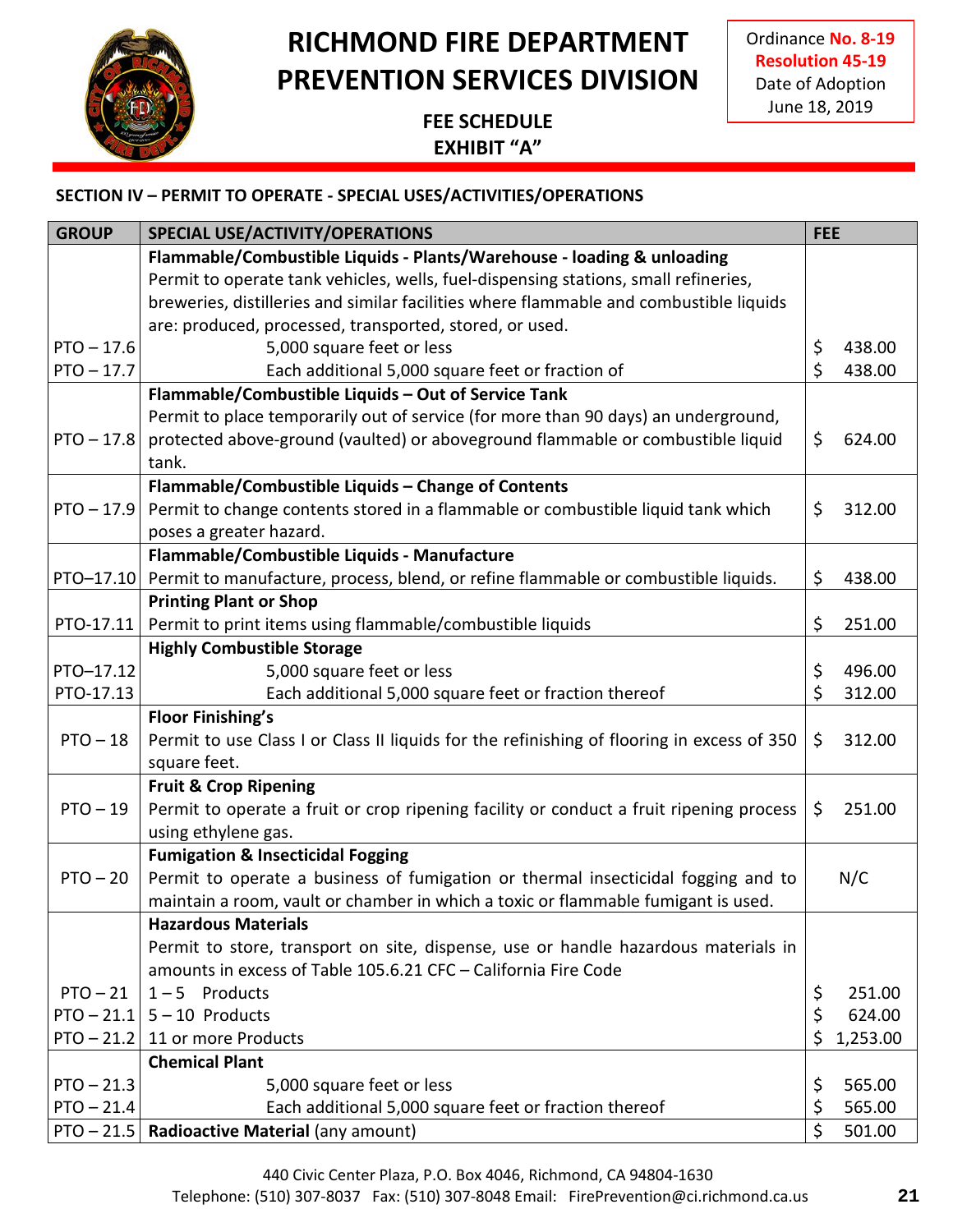

Ordinance **No. 8-19 Resolution 45-19** Date of Adoption June 18, 2019

### **FEE SCHEDULE EXHIBIT "A"**

#### **SECTION IV – PERMIT TO OPERATE - SPECIAL USES/ACTIVITIES/OPERATIONS**

| <b>GROUP</b> | <b>SPECIAL USE/ACTIVITY/OPERATIONS</b>                                                 | <b>FEE</b> |          |
|--------------|----------------------------------------------------------------------------------------|------------|----------|
|              | <b>Chemical Warehouse</b>                                                              |            |          |
| $PTO - 21.6$ | 5,000 square feet or less                                                              | \$         | 312.00   |
| $PTO - 21.7$ | Each additional 5,000 square feet or fraction thereof                                  | \$         | 312.00   |
|              | Laboratory                                                                             |            |          |
| $PTO - 21.8$ | 5,000 square feet or less                                                              | \$         | 565.00   |
| $PTO - 21.9$ | Each additional 5,000 square feet or fraction thereof                                  | \$         | 565.00   |
|              | <b>Bulk Plant/Terminal</b>                                                             |            |          |
| PTO-21.10    | 10 acres or less                                                                       | \$         | 2,729.00 |
| PTO-21.11    | Each additional 10 acres or fraction thereof                                           | \$         | 2,729.00 |
|              | <b>Bulk Transfer</b>                                                                   |            |          |
| PTO-21.12    | 10 acres or less                                                                       | \$         | 2,729.00 |
| PTO-21.13    | Each additional 10 acres or fraction thereof                                           | \$2,729.00 |          |
|              | <b>Process Transfer</b>                                                                |            |          |
| PTO-21.14    | 10 acres or less                                                                       | \$         | 2,729.00 |
| PTO-21.15    | Each additional 10 acres or fraction thereof                                           | \$2,729.00 |          |
|              | HPM (Hazardous Production Material) Facilities - Semiconductor manufacturer            |            |          |
| $PTO - 22$   | Permit to store, handle or use hazardous production materials.                         | \$1,253.00 |          |
|              | High Pile Storage (Permit for the use of a building or portion thereof)                |            |          |
| $PTO - 23$   | In excess of 500 square feet - less than 5,000 square feet                             | \$         | 702.00   |
| $PTO - 23.1$ | Each additional 5,000 square feet or fraction thereof                                  | \$         | 501.00   |
|              | <b>Hot Work Operations</b>                                                             |            |          |
|              | Permit for hot work including, but not limited to the following:                       |            |          |
|              | 1. Public exhibitions/demos.<br>2. Inside a building not tied to construction permit.  |            |          |
| $PTO - 24$   | 3. Welding booths (fixed site location).<br>4. Within a wildfire risk area.            |            |          |
|              | 5. Application of roof coverings with the use of an open flame device.                 | \$         | 251.00   |
|              | 6. Where approved, the fire code official shall issue a permit to carry out a hot work |            |          |
|              | program. Refer to CFC 105.6.24 #6 for the remaining information.                       |            |          |
|              | <b>Hot Work Operations - Marine single use</b>                                         |            |          |
| $PTO - 24.1$ | Inspections conducted during normal work hours - (1.25 hours)                          | \$         | 312.00   |
| $PTO - 24.2$ | Additional inspection time during normal business hours per 1/2 hour.                  | \$         | 125.00   |
| $PTO - 24.3$ | After hours inspection time per 1/2 hour.                                              | \$         | 251.00   |
| $PTO - 24.4$ | Overtime & Weekend inspections - three (3) hours minimum.                              | \$         | 753.00   |
|              | <b>Industrial Ovens</b>                                                                |            |          |
| $PTO - 25$   | Permit to operate an industrial oven                                                   | \$         | 438.00   |
| $PTO - 25.1$ | <b>Commercial Incinerators</b>                                                         | \$         | 438.00   |
|              | <b>Lumber Yard &amp; Woodworking Plants</b>                                            |            |          |
| $PTO - 26$   | Permit for the storage or the processing of lumber exceeding 100,000 board feet        | \$         | 501.00   |
|              | Liquid or Gas Fueled vehicles or Equipment in Assembly Buildings                       |            |          |
|              | Permit to display, operate or demonstrate liquid or gas fueled vehicles or equipment   |            |          |
| $PTO - 27$   | in assembly buildings.                                                                 | \$         | 251.00   |

440 Civic Center Plaza, P.O. Box 4046, Richmond, CA 94804-1630 Telephone: (510) 307-8037 Fax: (510) 307-8048 Email: FirePrevention@ci.richmond.ca.us **22**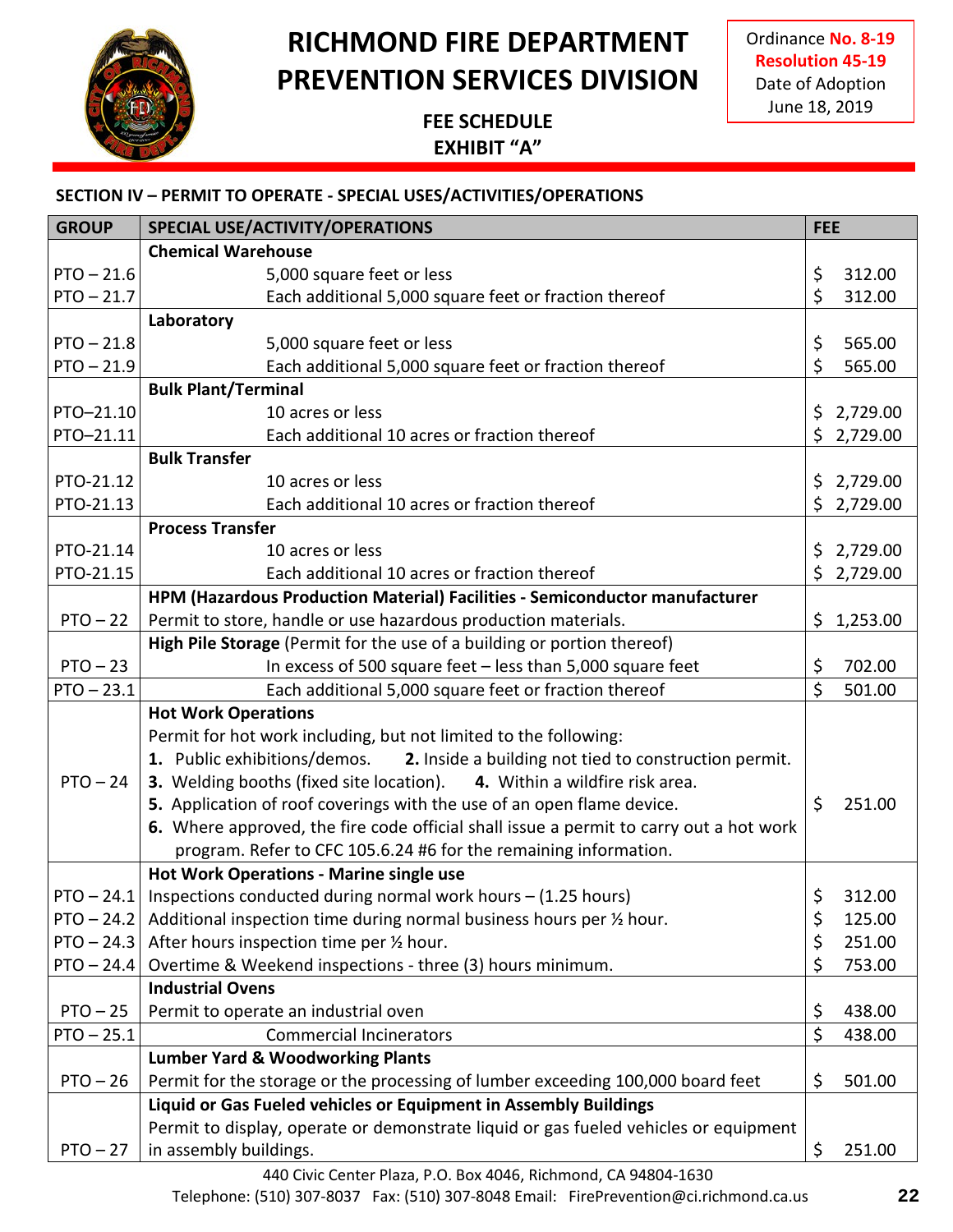

Ordinance **No. 8-19 Resolution 45-19** Date of Adoption June 18, 2019

### **FEE SCHEDULE EXHIBIT "A"**

| <b>GROUP</b>    | SPECIAL USE/ACTIVITY/OPERATIONS                                                          | <b>FEE</b>       |        |
|-----------------|------------------------------------------------------------------------------------------|------------------|--------|
|                 | Liquid Propane (LP) Gas - Per Tank                                                       |                  |        |
| $PTO - 28$      | Permit for exchange of cylinders only - no refilling.                                    | \$               | 251.00 |
| $PTO - 28.1$    | Permit to dispense, store, install and use LPG. (less than 2K gallons)                   | $\overline{\xi}$ | 312.00 |
| $PTO - 28.2$    | Permit to dispense, store, install and use LPG. (more than 2K gallons)                   | \$               | 501.00 |
| $PTO - 28.3$    | To operate a plant/facility 5,000 square feet or less                                    | $\overline{\xi}$ | 501.00 |
| $PTO - 28.4$    | Each additional 5,000 square feet or fraction thereof                                    | \$               | 501.00 |
|                 | <b>Magnesium</b>                                                                         |                  |        |
| $PTO - 29$      | Permit to melt, cast, heat treat or grind more than 10 pounds.                           | \$               | 376.00 |
|                 | <b>Miscellaneous Combustible Storage</b>                                                 |                  |        |
|                 | Permit to store in any building or upon any premises in excess of 2,500 cubic feet       |                  |        |
| $PTO - 30$      | gross volume of combustible empty packing cases, boxes, barrels or similar               | \$               | 501.00 |
|                 | containers, rubber tires, rubber, cork, wood or plastic pallets or similar combustible   |                  |        |
|                 | materials.                                                                               |                  |        |
|                 | <b>Motor Fuel-Dispensing Facilities</b>                                                  |                  |        |
| <b>PTO - 31</b> | Permit is required for the operations of automobile (service stations), marine and       | \$               | 438.00 |
|                 | fleet motor fuel-dispensing facilities.                                                  |                  |        |
|                 | <b>Tank Vehicle Dispensing</b>                                                           |                  |        |
|                 | Permit is required the fueling of motor vehicles at approved locations from a tank       |                  |        |
| $PTO - 31.1$    | vehicle. Also includes the limited or temporary fueling operations for special events    | \$               | 251.00 |
|                 | (i.e. fueling or watercraft from shore, piers, floats, or barges)                        |                  |        |
|                 | <b>Open Burning</b>                                                                      |                  |        |
|                 | Permit is required for the kindling or maintaining of an open fire or fire on any public |                  |        |
| $PTO - 32$      | street, alley, road, or other public or private ground.                                  | \$               | 251.00 |
|                 | <b>Exception: Recreational</b>                                                           |                  |        |
|                 | <b>Open Flames &amp; Torches</b>                                                         |                  |        |
| $PTO - 33$      | Permit is required to remove paint with a torch; or to use a torch or open flame         | \$               | 251.00 |
|                 | device                                                                                   |                  |        |
|                 | <b>Open Flames &amp; Candles</b>                                                         |                  |        |
| $PTO - 34$      | Permit for the use of open flames inside restaurants, public assemblies and/or           | \$               | 251.00 |
|                 | drinking establishments.                                                                 |                  |        |
|                 | <b>Organic Coatings</b>                                                                  |                  |        |
| $PTO - 35$      | Permit for organic-coating manufacturing operation producing more than 1 gallon of       | \$               | 251.00 |
|                 | an organic coating in one day.                                                           |                  |        |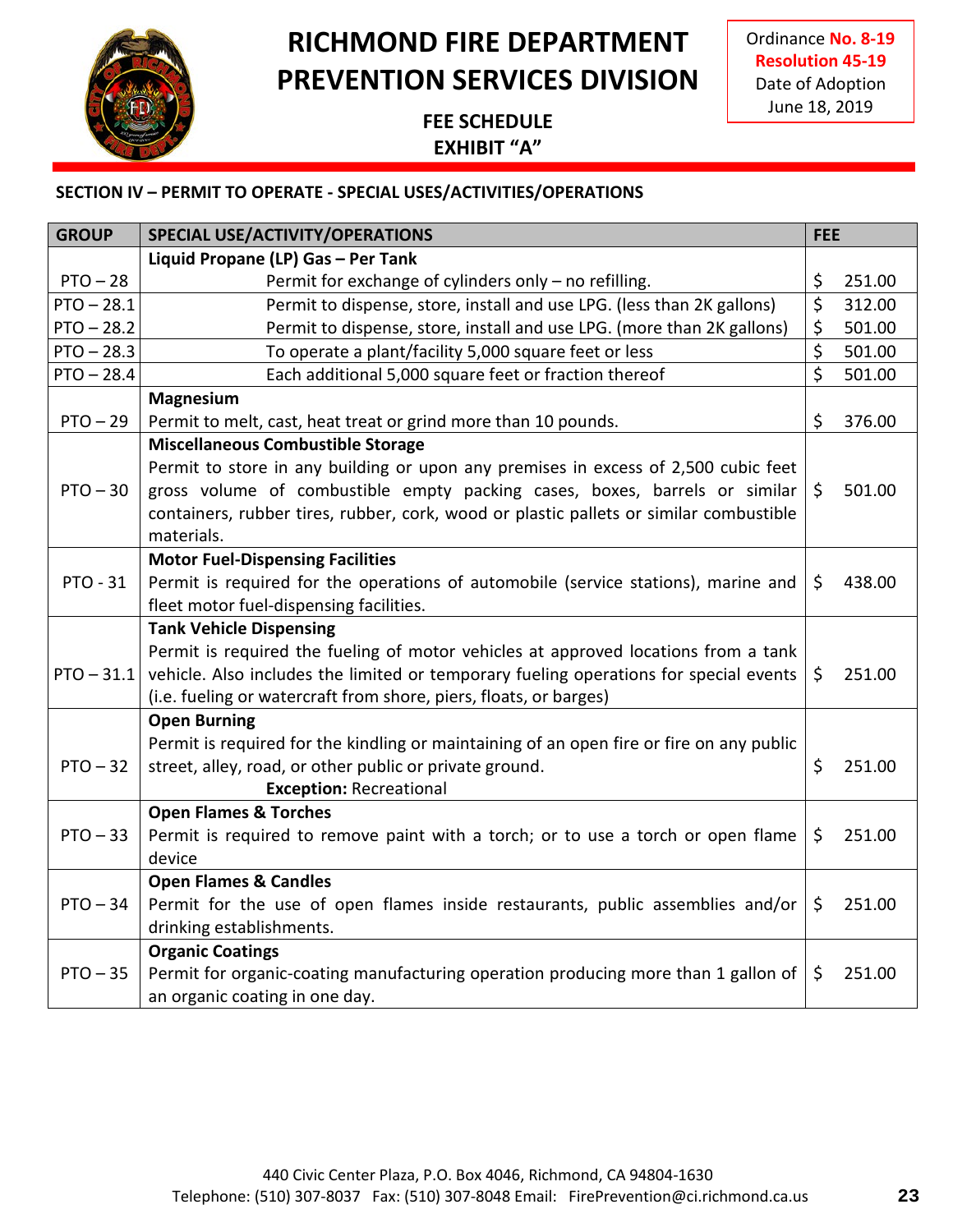

Ordinance **No. 8-19 Resolution 45-19** Date of Adoption June 18, 2019

### **FEE SCHEDULE EXHIBIT "A"**

| <b>GROUP</b> | <b>SPECIAL USE/ACTIVITY/OPERATIONS</b>                                                  | <b>FEE</b> |        |
|--------------|-----------------------------------------------------------------------------------------|------------|--------|
|              | <b>Places of Assembly</b>                                                               |            |        |
|              | <b>Exception:</b> Other than Group A occupancy used exclusively for the                 |            |        |
|              | purpose of religious worship having an occupant load less than 2,000                    |            |        |
| $PTO - 36$   | *ASSEMBLY: With stage, 1,000 or more occupant load                                      | \$         | 624.00 |
| $PTO - 36.1$ | *ASSEMBLY: With stage, less than 1,000 occupant load                                    | \$         | 624.00 |
| $PTO - 36.2$ | *ASSEMBLY: Without stage, 300 or more occupant load                                     | \$         | 519.00 |
| $PTO - 36.3$ | ASSEMBLY: Without stage, 201-299 occupant load                                          | \$         | 501.00 |
| $PTO - 36.4$ | Without stage, 101-200 occupant load                                                    | \$         | 449.00 |
| $PTO - 36.5$ | Without stage, 50-100 occupant load                                                     | \$         | 312.00 |
| $PTO - 37$   | <b>Private Fire Hydrants</b>                                                            | \$         | 251.00 |
|              | Permit is required for the removal from service, use or operation of private fire       |            |        |
|              | hydrants                                                                                |            |        |
|              | <b>Pyrotechnic Special Effects Material</b>                                             |            |        |
|              | Permit to use fireworks, pyrotechnics inside.                                           |            |        |
| $PTO - 38$   | Inspections during normal work hours - (2 hours)                                        | \$         | 501.00 |
| $PTO - 38.1$ | Additional inspection time during normal business hours @ \$125.00 per 1/2 hour         | \$         | 125.00 |
| $PTO - 38.2$ | Additional inspection time after normal business hours $\omega$ \$ 251.00 per hour      | \$         | 251.00 |
| $PTO - 38.3$ | Overtime and weekend inspections: Three hour minimum fee - \$753.00.                    | \$         | 753.00 |
|              | <b>Pyroxylin Plastics</b>                                                               |            |        |
| $PTO - 39$   | Permit for storage and handling of more than 25 lbs. of cellulose nitrate (pyroxylin)   | \$         | 251.00 |
|              | <b>Refrigeration Operation Equipment</b>                                                |            |        |
| $PTO - 40$   | Permit to operate a mechanical refrigeration unit or system                             | \$         | 376.00 |
|              | <b>Repair Garages</b>                                                                   |            |        |
|              | Permit for operation of repair garages                                                  |            |        |
| $PTO - 41$   | $1 - 4$ repair bays                                                                     | \$         | 312.00 |
| $PTO - 41.1$ | $5 - 8$ repair bays                                                                     | \$         | 376.00 |
| $PTO - 41.2$ | Greater than 8 repair bays                                                              | \$         | 438.00 |
|              | <b>Rooftop Heliports</b>                                                                |            |        |
| $PTO - 42$   | Permit to operate a rooftop heliport.                                                   | \$         | 251.00 |
|              | Spraying or Dipping - Finish Application                                                |            |        |
|              | Permit to conduct spraying or dipping operations utilizing flammable or combustible     |            |        |
|              | liquids or the application of combustible powders.                                      |            |        |
| $PTO - 43$   | 5000 square feet or less                                                                | \$         | 496.00 |
| $PTO - 43.1$ | Each additional 5,000 square feet or fraction thereof                                   | \$         | 312.00 |
|              | <b>Storage of Scrap Tires &amp; Tire Byproducts</b>                                     |            |        |
|              | Permit to establish, conduct or maintain storage of scrap tires and tire byproducts     |            |        |
| $PTO - 44$   | that exceeds 2,500 cubic feet of total volume of scrap tires, and for indoor storage of | \$         | 438.00 |
|              | tires and tire byproducts.                                                              |            |        |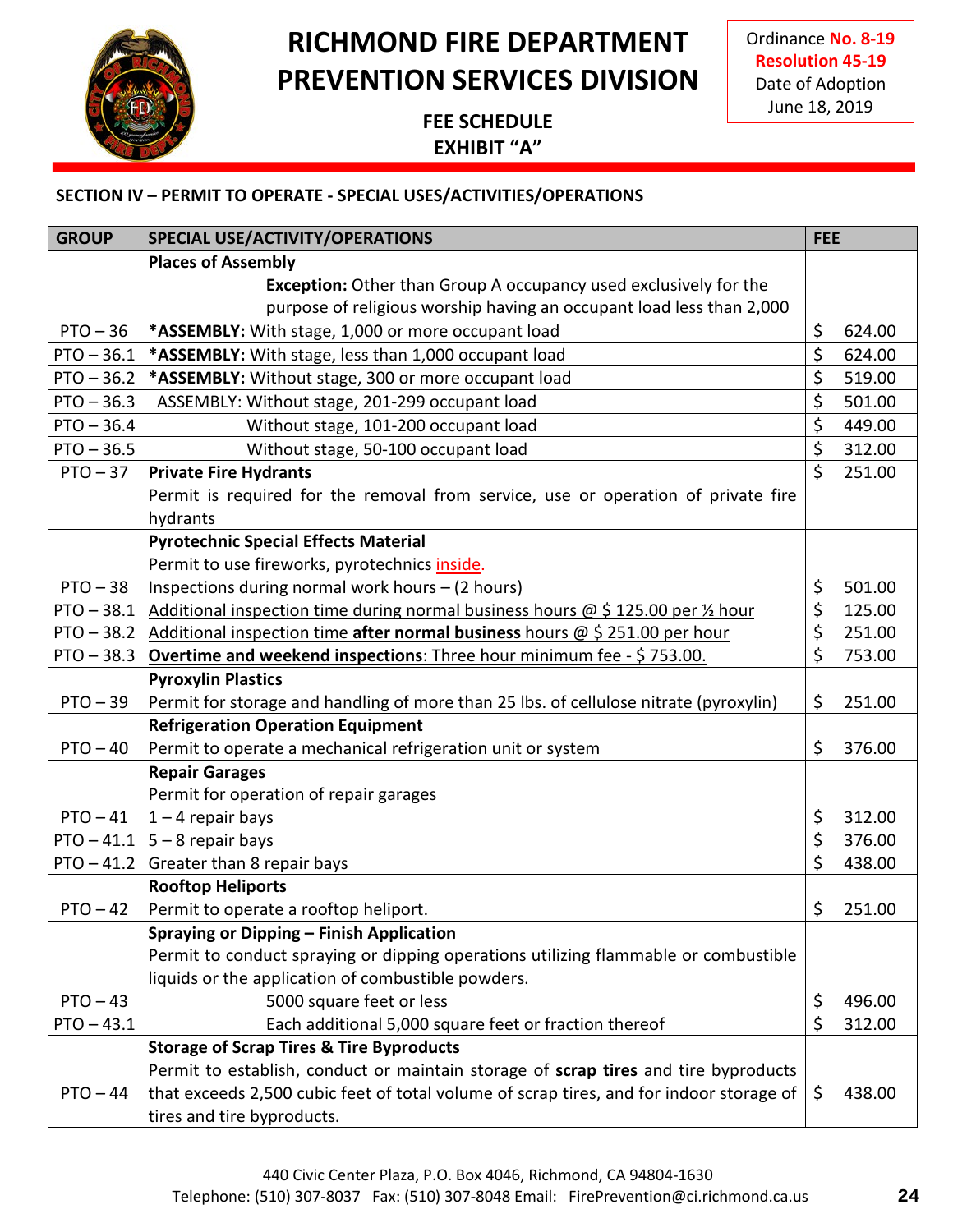

Ordinance **No. 8-19 Resolution 45-19** Date of Adoption June 18, 2019

### **FEE SCHEDULE EXHIBIT "A"**

| <b>GROUP</b> | SPECIAL USE/ACTIVITY/OPERATIONS                                                        | <b>FEE</b> |        |
|--------------|----------------------------------------------------------------------------------------|------------|--------|
|              | <b>Temporary Membrane Structures &amp; Tents</b>                                       |            |        |
|              | Permit to operate an air-supported or temporary membrane structure                     |            |        |
|              | Including tents and canopies:                                                          |            |        |
| $PTO - 45$   | 399 - 699 square feet                                                                  | \$         | 125.00 |
| $PTO - 45.1$ | 699 - 4,199 square feet                                                                | \$         | 251.00 |
| $PTO - 45.2$ | Greater than 5,000 square feet                                                         | \$         | 376.00 |
| $PTO - 45.3$ | Additional inspection time during normal business hours @ \$125.00 per 1/2 hour        | \$         | 125.00 |
| $PTO - 45.4$ | Additional inspection time after normal business hours $\omega$ \$251.00 per hour      | \$         | 251.00 |
|              | <b>Overtime and weekend Inspections:</b>                                               |            |        |
| $PTO - 45.5$ | Three-hour minimum fee - \$753.00                                                      | \$         | 753.00 |
|              | <b>Extended Period of Use</b>                                                          |            |        |
| $PTO - 45.6$ | Permit to extend the use of a tent, canopy or air supported structure for an           | \$         | 251.00 |
|              | additional 180 days. (1 Extension of use per structure)                                |            |        |
|              | <b>Tire-Rebuilding Plants</b>                                                          |            |        |
| $PTO - 46$   | Permit to operate and maintain a tire rebuilding plant                                 | \$         | 438.00 |
|              | <b>Waste Handling</b>                                                                  |            |        |
| $PTO - 47$   | Permit to operation of wrecking yards, junk yards and waste material-handling          | \$         | 468.00 |
|              | facilities                                                                             |            |        |
|              | <b>Wood Products</b>                                                                   |            |        |
| $PTO - 48$   | Permit is required to store chips, hogged material, wood or other combustible          | \$         | 438.00 |
|              | pallets, lumber or plywood in excess of 200 cubic feet (6 m3).                         |            |        |
|              | <b>Additional Permits</b>                                                              |            |        |
| $PTO - 49$   | 1. Production Facilities - Change use or occupancy or allow the attendance of a live   | \$         | 501.00 |
|              | audience, or for wrap parties.                                                         |            |        |
| $PTO - 49.1$ | 2. Pyrotechnics & Special Effects – Use of pyrotechnics special effects for the use of | \$         | 501.00 |
|              | motion picture, television and commercial production.                                  |            |        |
| $PTO - 49.2$ | 3. Live Audiences - Install seating for live audiences (production studios & sound     | \$         | 251.00 |
|              | stages)                                                                                |            |        |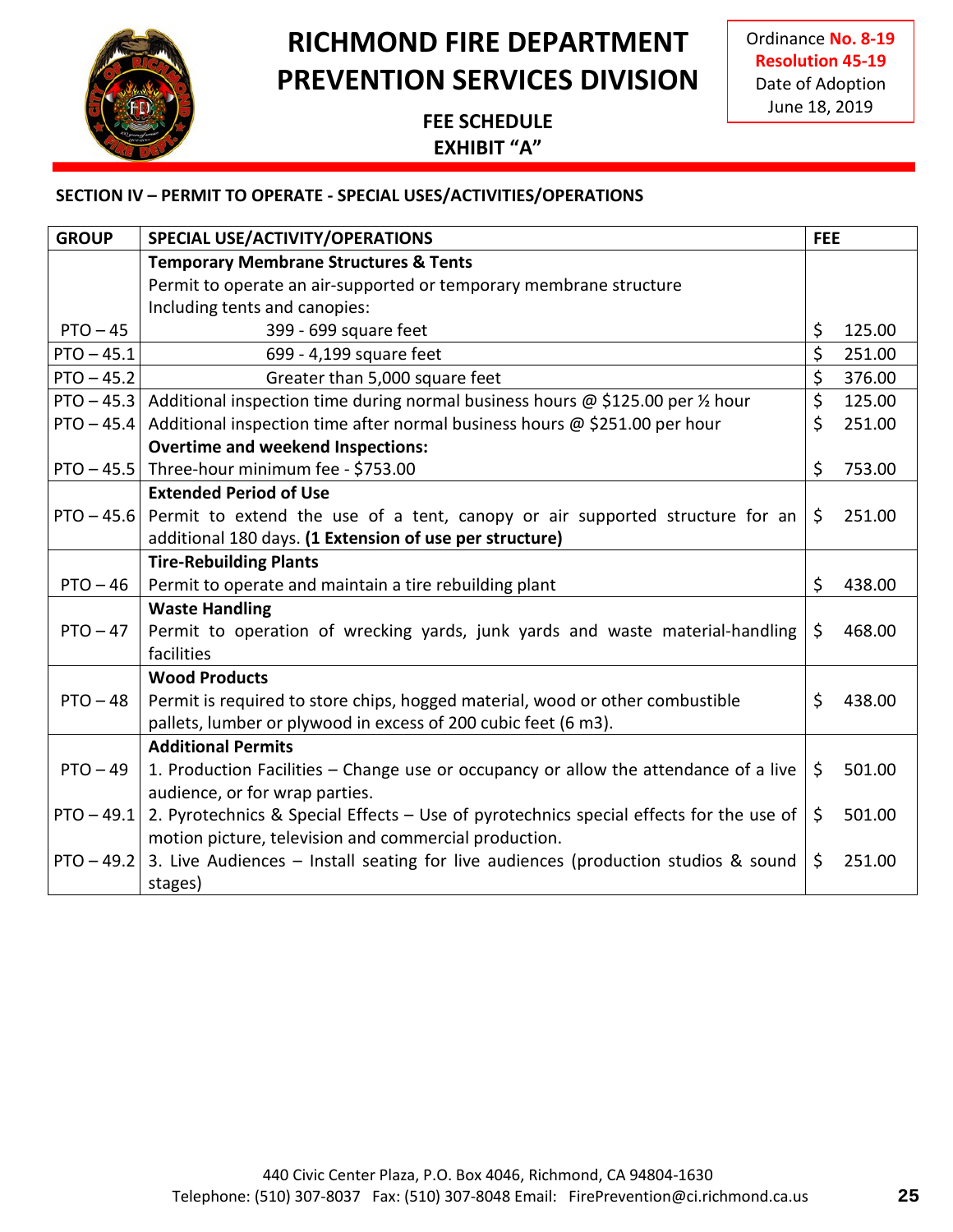

Ordinance **No. 8-19 Resolution 45-19** Date of Adoption June 18, 2019

### **FEE SCHEDULE EXHIBIT "A"**

# **SECTION IV – PERMIT TO OPERATE - SPECIAL USES/ACTIVITIES/OPERATIONS**

| <b>GROUP</b> | SPECIAL USE/ACTIVITY/OPERATIONS                                                                      |                                                                      | <b>FEE</b>             |            |
|--------------|------------------------------------------------------------------------------------------------------|----------------------------------------------------------------------|------------------------|------------|
|              | Temporary Assembly - Permit is required 10 days prior to conduct an event that will                  |                                                                      |                        |            |
| $PTO - 50$   | assemble more than 1,000 people. Any event that has more than 3,000 people shall                     |                                                                      |                        |            |
|              | require two personnel from the Fire Prevention Division for the duration of the event                |                                                                      |                        |            |
|              | to ensure compliance of all codes are adhered to.                                                    |                                                                      |                        |            |
|              | Fees include one (1) hour site plan review and one (1) hour site inspection                          |                                                                      |                        |            |
|              |                                                                                                      | A floor plan outlining but not limited to the following is required. |                        |            |
|              |                                                                                                      |                                                                      |                        |            |
|              | Number of people expected to attend<br>1.                                                            | 6. Location of tents                                                 |                        |            |
|              | 2. Number of exits                                                                                   | requires separate permit - PTO - 45                                  |                        |            |
| $PTO - 50.1$ | 3. Location of fire extinguishers                                                                    | 7. Location of cooking area(s)                                       | \$                     | 484.00     |
|              | 4. Location of tables & chairs                                                                       | 8. Location of any open flames used                                  |                        |            |
|              | Location of stage<br>5.                                                                              | for cooking or decorating                                            |                        |            |
| $PTO - 51$   | Christmas Tree Sales - Permit to operate a Christmas Tree lot.                                       |                                                                      | \$                     | 251.00     |
| $PTO - 52$   | Asbestos Removal - Permit to conduct asbestos removal operations.                                    |                                                                      | $\zeta$                | 251.00     |
|              | <b>Battery System Storage</b>                                                                        |                                                                      |                        |            |
| $PTO - 53$   | Permit to operate stationary lead-acid battery systems having liquid capacity of more                |                                                                      | \$                     | 251.00     |
|              | than 50 gallons                                                                                      |                                                                      |                        |            |
|              | <b>Firework Aerial Display</b>                                                                       |                                                                      |                        |            |
| $PTO - 54$   | Permit to use fireworks, pyrotechnics outside.<br>Inspections during normal work hours - (2.5 hours) |                                                                      |                        | \$1,487.00 |
| PTO-54.1     | Additional inspection time during normal business hours @ \$125.00 per 1/2 hour                      |                                                                      | \$                     | 125.00     |
| PTO-54.2     | Additional inspection time after normal business hours @ \$ 251.00 per hour                          |                                                                      | \$                     | 251.00     |
| PTO-54.3     | Overtime and weekend inspections: Three hour minimum fee - \$753.00.                                 |                                                                      | \$                     | 753.00     |
| PTO -54.4    | Set Piece Display                                                                                    |                                                                      | \$                     | 501.00     |
|              | <b>Model Rocket</b>                                                                                  |                                                                      |                        |            |
|              | Permit to operate/launch motorized rockets                                                           |                                                                      |                        |            |
| $PTO - 55$   | (fees include 1/2 hour site inspection)                                                              |                                                                      | \$                     | 376.00     |
| PTO-55.1     | <b>Retail Sale</b>                                                                                   |                                                                      | $\overline{\varsigma}$ | 125.00     |
| $PTO - 55.2$ | <b>Youth Scouts/Troops</b>                                                                           |                                                                      | \$                     | 29.00      |
|              | <b>Temporary Water Supply</b>                                                                        |                                                                      |                        |            |
| $PTO - 56$   | Permit is required to use a temporary water supply for construction of residential                   |                                                                      | \$                     | 251.00     |
|              | projects.                                                                                            |                                                                      |                        |            |
|              | <b>Tire Storage &amp; Scrap Tires</b>                                                                |                                                                      |                        |            |
| $PTO - 57$   | Permit to store tires in excess of 1,000 cubic feet inside buildings (per Ch.34 – CFC)               |                                                                      | \$                     | 312.00     |
|              | Change of Occupancy/Site Inspection or Miscellaneous Inspection                                      |                                                                      |                        |            |
|              | A permit is required for a requested inspection for the change of occupancy including,               |                                                                      |                        |            |
| $PTO - 58$   | but not limited to: Inspections conducted when required by Building Official, Planning,              |                                                                      | \$                     | 305.00     |
|              | or other Governmental agency and where not elsewhere listed.                                         |                                                                      |                        |            |
|              | Provides 1 % hour site/inspection time.                                                              |                                                                      |                        |            |

440 Civic Center Plaza, P.O. Box 4046, Richmond, CA 94804-1630

Telephone: (510) 307-8037 Fax: (510) 307-8048 Email: FirePrevention@ci.richmond.ca.us **26**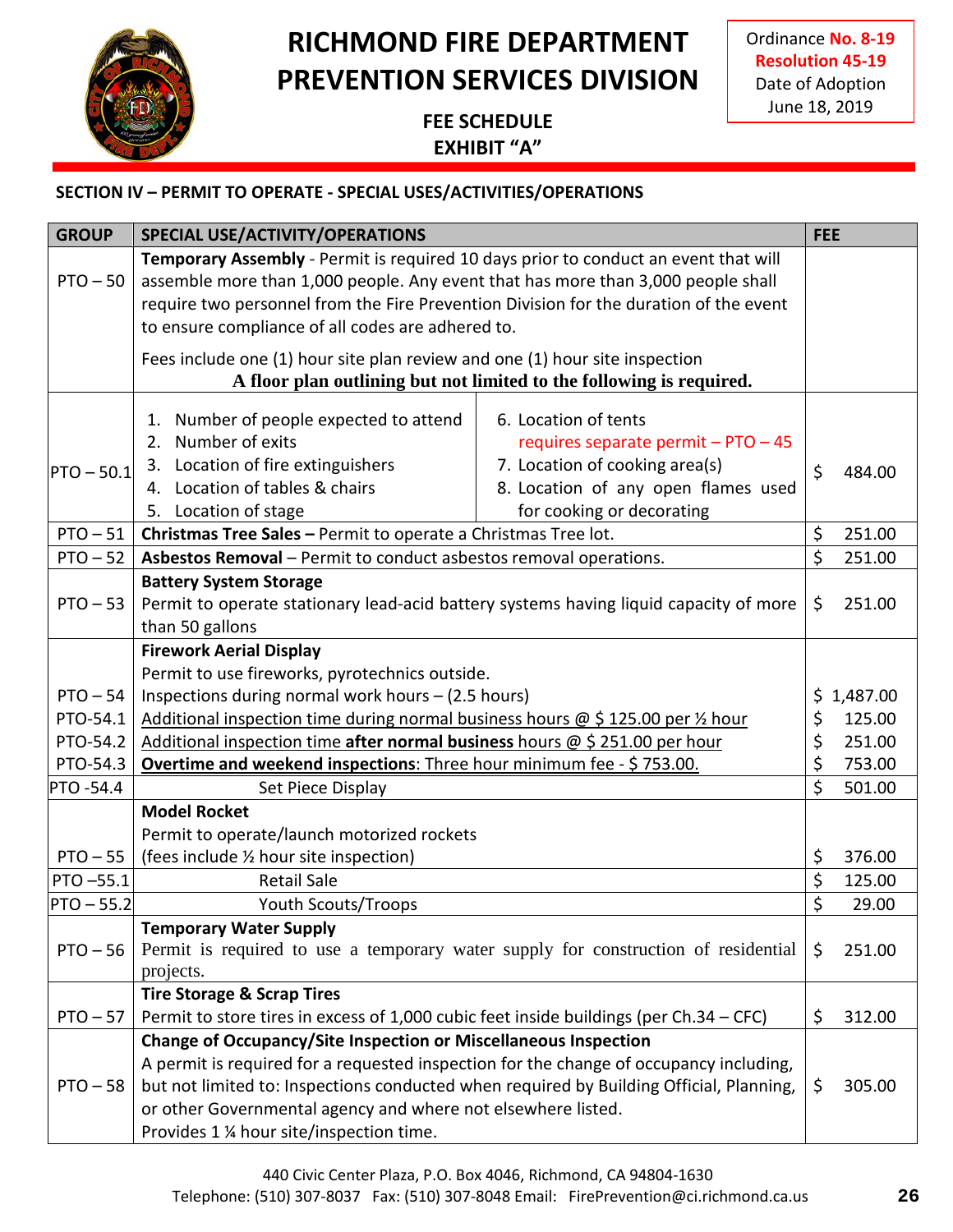

Ordinance **No. 8-19 Resolution 45-19** Date of Adoption June 18, 2019

### **FEE SCHEDULE EXHIBIT "A"**

#### **SECTION V – NOTES**

| <b>GROUP</b> | <b>NOTES</b>                                                                          | <b>FFF</b> |
|--------------|---------------------------------------------------------------------------------------|------------|
|              | Permits are non-transferrable and fees are non-refundable.                            |            |
|              | Failure to pay invoice fees within 30 days shall result in a 20 percent late payment  |            |
|              | charge.                                                                               |            |
|              | In the case of multiple annual permits, permits may be issued for shorter periods and |            |
|              | prorated on the basis of a $1/12^{th}$ charge for each month and portion thereof.     |            |
|              |                                                                                       |            |
|              |                                                                                       |            |

#### **SECTION VI – REIMBURSEMENT FOR FIRE DEPARTMENT RESPONSE**

| <b>GROUP</b> | <b>MOTOR VEHICLE INCIDENT</b>                                                                                                                                                                                                                                                                                                                                                                         | <b>FEE</b>   |
|--------------|-------------------------------------------------------------------------------------------------------------------------------------------------------------------------------------------------------------------------------------------------------------------------------------------------------------------------------------------------------------------------------------------------------|--------------|
| $MVI - 1$    | Provide hazardous materials assessment and scene stabilization. This will be the most<br>common "invoice level." This occurs almost every time a RFD apparatus responds to<br>an accident/incident involving a driving under the influence (DUI).                                                                                                                                                     | Ś.<br>420.00 |
| $MVI - 2$    | Includes MVI 1 services as well as clean up and material used (absorbents) for<br>hazardous fluid clean up and disposal. Invoiced at this level if the RFD unit has to clean<br>up any gasoline or other automotive fluids that are spilled as a result of the<br>accident/incident.                                                                                                                  | S.<br>447.00 |
| $MVI - 3$    | (Vehicle Fire) Provide scene safety, fire suppression, breathing air, rescue tools, hand<br>tools, hose, tip use, foam, structure protection, and clean up gasoline or other<br>automotive fluids that are spilled as a result of the accident/incident.                                                                                                                                              | \$<br>472.00 |
| $MVI - 4$    | Includes MVI 1 & 2 services as well as extrication (heavy rescue tools, ropes, airbags,<br>cribbing etc.). Invoiced at this level when RFD unit has to extricate anyone from the<br>vehicle(s) using any equipment. No invoice if the patient is simply unconscious and an<br>RFD unit is able to open the door to access the patient. This level is to be invoiced only<br>if equipment is deployed. | \$1,891.00   |
| $MVI - 5$    | Includes MVI 1, 2, & 4 services as well as multi RFD unit response                                                                                                                                                                                                                                                                                                                                    | \$2,100.00   |

| <b>GROUP</b> | <b>HAZARDOUS MATERIAL INCIDENT</b>                                                                                                                                                                                                                                                                                              | <b>FEE</b> |
|--------------|---------------------------------------------------------------------------------------------------------------------------------------------------------------------------------------------------------------------------------------------------------------------------------------------------------------------------------|------------|
| $HZM-1$      | Basic Response: Invoice will include engine response, first responder assignment, and<br>certified hazmat team and appropriate equipment, perimeter establishment,                                                                                                                                                              | 735.00     |
|              | evacuations, set-up and command.                                                                                                                                                                                                                                                                                                |            |
| $HZM - 2$    | Intermediate Response: Invoice will include engine response, first responder<br>assignment, certified hazmat team and appropriate equipment, perimeter<br>establishment, evacuations, set-up and command, Level A or B suit donning,<br>breathing air and detection equipment. Set-up and removal of decontamination<br>center. | \$2,625.00 |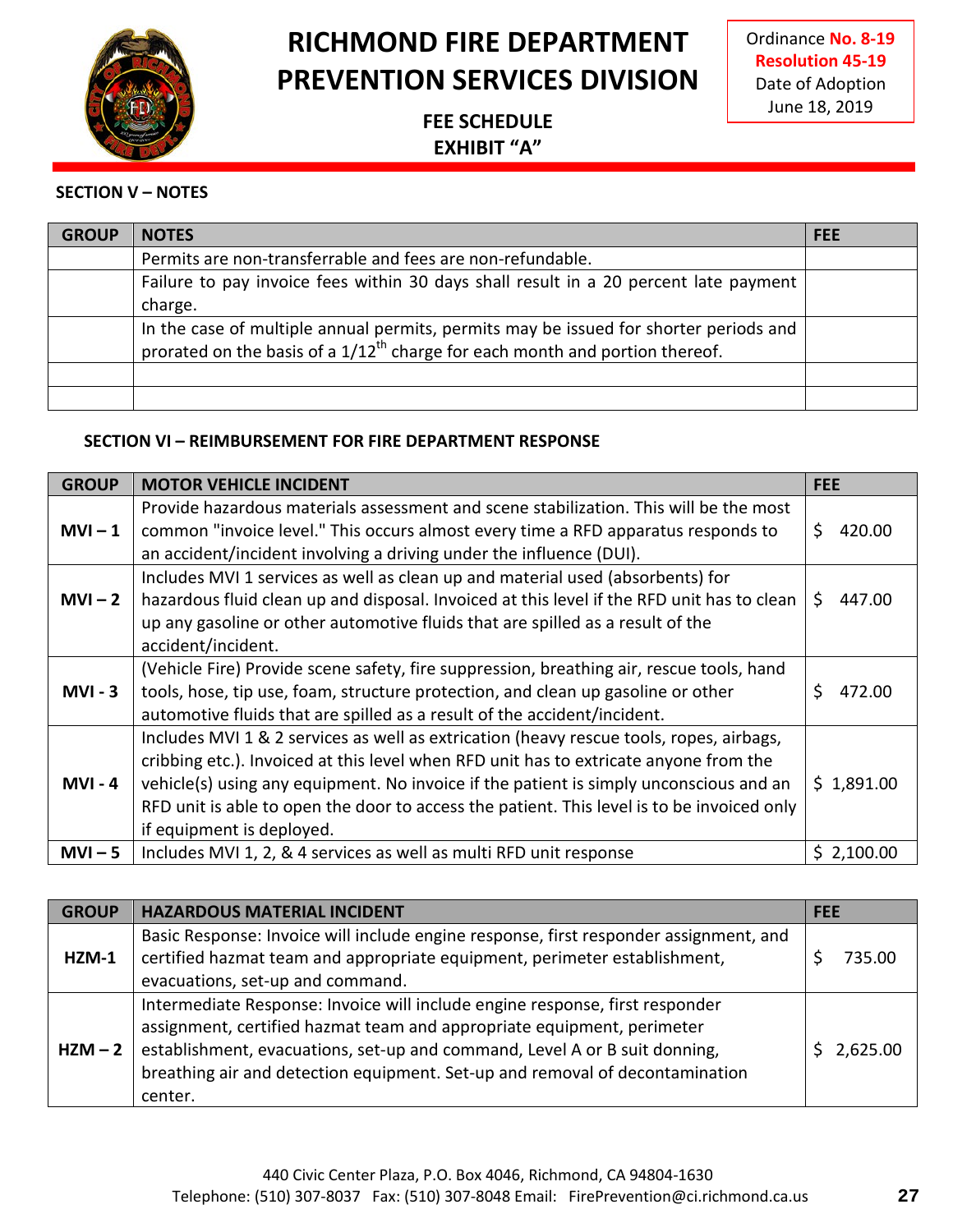

Ordinance **No. 8-19 Resolution 45-19** Date of Adoption June 18, 2019

### **FEE SCHEDULE EXHIBIT "A"**

#### **SECTION VI – REIMBURSEMENT FOR FIRE DEPARTMENT RESPONSE**

| <b>GROUP</b> | <b>HAZARDOUS MATERIAL INCIDENT</b>                                                                                                                                                                                                                                                                                                                                                                                                                                                                                                                                                                                               | <b>FEE</b> |            |
|--------------|----------------------------------------------------------------------------------------------------------------------------------------------------------------------------------------------------------------------------------------------------------------------------------------------------------------------------------------------------------------------------------------------------------------------------------------------------------------------------------------------------------------------------------------------------------------------------------------------------------------------------------|------------|------------|
| $HZM - 3$    | Advanced Response: Invoice will include engine response, first responder assignment,<br>hazmat certified team and appropriate equipment, perimeter establishment,<br>evacuations, first responder set-up and command, Level A or B suit donning,<br>breathing air and detection equipment and robot deployment. Set-up and removal of<br>decontamination center, detection equipment, recovery and identification of<br>material. Disposal and environment clean up. Includes above in addition to any<br>disposal fees of material and contaminated equipment and material used at scene.<br>Includes 3 hours of on scene time. |            | \$6,196.00 |
| $HZM-3.1$    | Each additional hour @\$315.00 per hazardous material team.                                                                                                                                                                                                                                                                                                                                                                                                                                                                                                                                                                      |            | 315.00     |

| <b>GROUP</b> | PIPELINE INCIDENTS/POWER LINE INCIDENTS not Limited to Gas, Sewer, & Water                                                                                                                                                                                                                                                                                                                                                                                                                                                                | <b>FEE</b>  |
|--------------|-------------------------------------------------------------------------------------------------------------------------------------------------------------------------------------------------------------------------------------------------------------------------------------------------------------------------------------------------------------------------------------------------------------------------------------------------------------------------------------------------------------------------------------------|-------------|
|              | Basic Response: Invoice will include engine response and first responder assignment,                                                                                                                                                                                                                                                                                                                                                                                                                                                      |             |
| $PLI - 1$    | perimeter establishment, evacuations, first responder set-up and command.                                                                                                                                                                                                                                                                                                                                                                                                                                                                 | S<br>420.00 |
|              | Intermediate Response: Invoice will include engine response, first responder                                                                                                                                                                                                                                                                                                                                                                                                                                                              |             |
|              | assignment, and appropriate equipment, perimeter establishment, evacuations, first                                                                                                                                                                                                                                                                                                                                                                                                                                                        |             |
| $PLI - 2$    | responder set-up and command. May include HAZMAT team, Level A or B suit                                                                                                                                                                                                                                                                                                                                                                                                                                                                  | \$1,051.00  |
|              | donning, breathing air and detection equipment.                                                                                                                                                                                                                                                                                                                                                                                                                                                                                           |             |
| $PLI - 3$    | Advanced Response: Invoice will include engine response, first responder assignment,<br>and appropriate equipment, perimeter establishment, evacuations, first responder<br>set-up and command. May include HAZMAT team, Level A or B suit donning,<br>breathing air and detection equipment. Supervise and/or assist pipeline repair of<br>intermediate to major pipeline damage. May include set-up and removal of<br>decontamination center, detection, recovery and identification of material. Disposal<br>and environment clean up. | Itemized    |

| <b>GROUP</b> | <b>FIRE INVESTIGATOR RESPONSE</b>                                                      | <b>FEE</b> |
|--------------|----------------------------------------------------------------------------------------|------------|
|              | Includes the following: Scene Investigation, Investigation Report, Scene               |            |
| $INV - 1$    | Documentation based on per hour.                                                       | 251.00     |
|              | The claim begins when the Fire Investigator responds to the incident and is billed for |            |
|              | logged time only.                                                                      |            |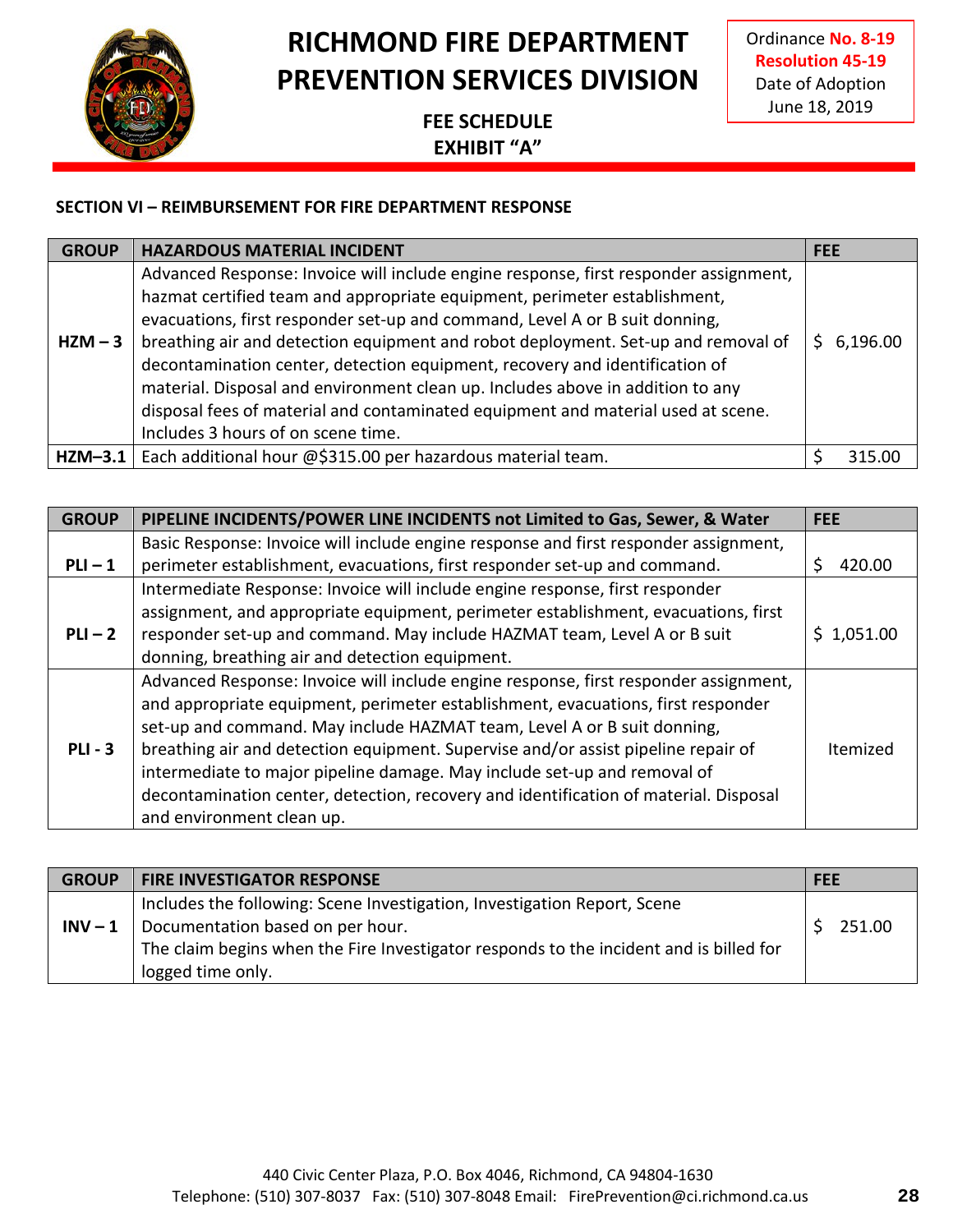

Ordinance **No. 8-19 Resolution 45-19** Date of Adoption June 18, 2019

### **FEE SCHEDULE EXHIBIT "A"**

#### **SECTION VI – REIMBURSEMENT FOR FIRE DEPARTMENT RESPONSE**

| <b>GROUP</b>   | <b>WATER INCIDENT RESPONSE</b>                                                                                                                                                                                                                                                                                                                             | <b>FEE</b>                    |
|----------------|------------------------------------------------------------------------------------------------------------------------------------------------------------------------------------------------------------------------------------------------------------------------------------------------------------------------------------------------------------|-------------------------------|
|                | Basic Response: Invoice will include engine response, first responder assignment,<br>perimeter establishment, evacuations, first responder set-up and command, scene                                                                                                                                                                                       |                               |
| $WIR - 1$      | safety and investigation (including possible patient contact, hazard control). This will<br>be the most common "billing level." This occurs almost every time RFD Victory<br>responds to a water incident.                                                                                                                                                 | \$<br>420.00                  |
|                | <b>WIR – 1.1</b> *Plus \$52.00 per hour, per rescue person (minimum 3 fire personnel)                                                                                                                                                                                                                                                                      | \$<br>52.00*                  |
| $WIR - 2$      | Intermediate Response: Includes WIR 1 services as well as clean up and material used<br>(sorbents), minor hazardous clean up and disposal. Invoiced at this level if the RFD has<br>to clean up small amounts of gasoline or other fluids that are spilled as a result of the<br>incident.<br>Billed at \$840.00 plus \$51.00 per hour, per rescue person. | \$<br>840.00                  |
| $WIR - 2.1$    | *Plus \$52.00 per hour, per rescue person (minimum 3 fire personnel)                                                                                                                                                                                                                                                                                       | \$<br>52.00*                  |
| $WIR-3$        | Advanced Response: Includes WIR 1 and WIR 2 services, including HAZMAT team, set<br>up and removal of decontamination center, detection equipment, recovery and<br>identification of material. Disposal and environment clean up. Includes above in<br>addition to any disposal fees of material and contaminated equipment and material<br>used at scene. | \$2,100.00                    |
| <b>WIR-3.1</b> | *Plus \$52.00 per hour, per rescue person (minimum 3 fire personnel)                                                                                                                                                                                                                                                                                       | \$<br>52.00*                  |
| <b>WIR-3.2</b> | *Plus \$105.00 per hour, per HAZMAT team member                                                                                                                                                                                                                                                                                                            | $\mathsf{\dot{S}}$<br>105.00* |
| $WIR - 4$      | RFD reserves the right to invoice for individual event with customized mitigation rates<br>including itemized, per person, at various response levels and for itemized products<br>and equipment used.                                                                                                                                                     |                               |

| <b>GROUP</b> | <b>FIRE INCIDENT RESPONSE</b>                                                           | <b>FEE</b> |
|--------------|-----------------------------------------------------------------------------------------|------------|
| $FIR - 1$    | Per engine response, per hour (includes captain, engineer and firefighter)              | 420.00     |
| $FIR - 2$    | Breathing Support Unit, per hour (includes captain, engineer and firefighter)           | 420.00     |
| $FIR - 3$    | Per truck response, per hour (includes captain, engineer and firefighter)               | 525.00     |
| $FIR - 4$    | Miscellaneous equipment billed                                                          | 315.00     |
|              | RFD reserves the right to invoice for individual event with customized mitigation rates |            |
| $FIR - 5$    | including itemized, per person, at various response levels and for itemized products    |            |
|              | and equipment used.                                                                     |            |